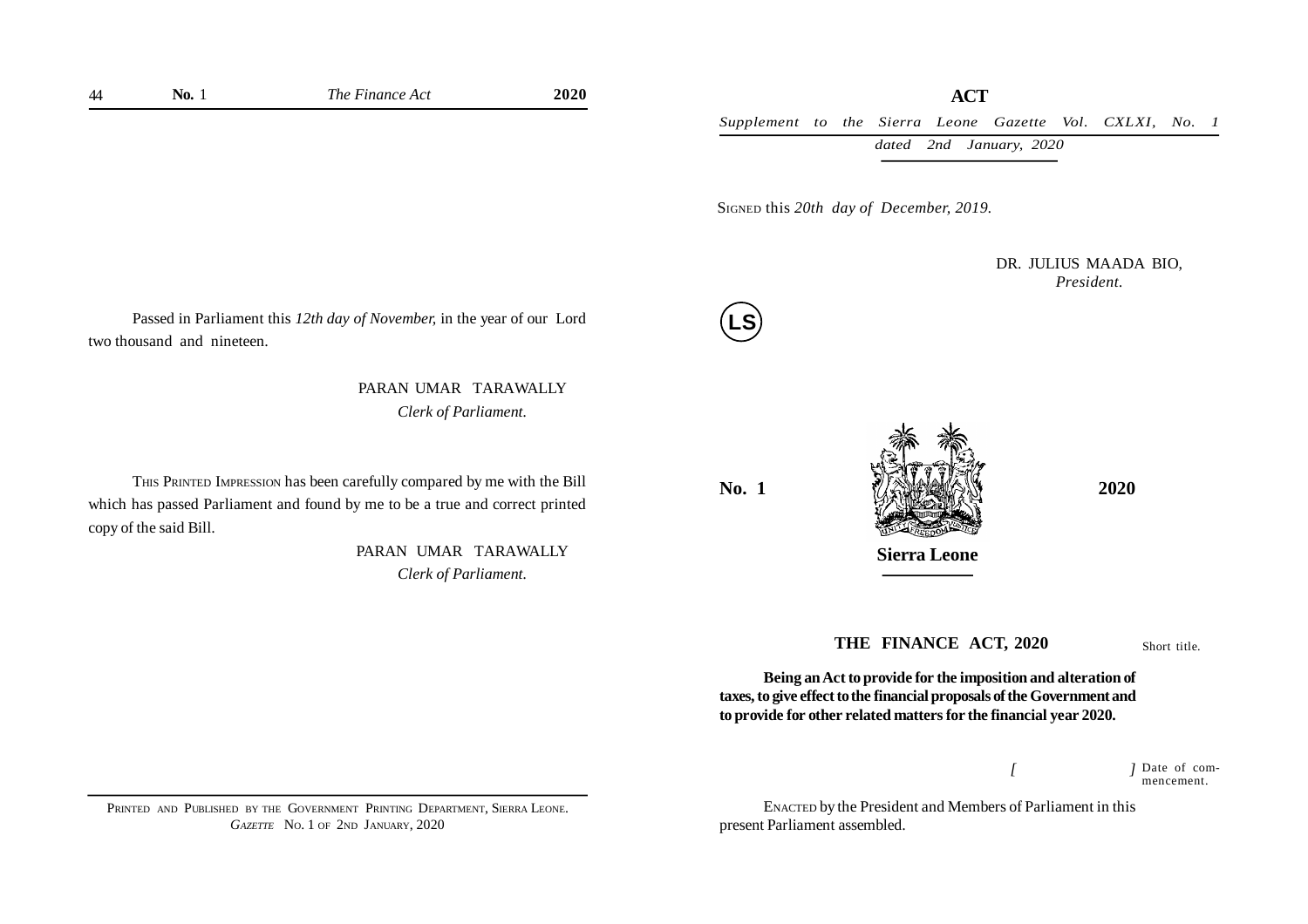| $\overline{2}$                            | <b>No.</b> 1                                                                                                                                                                                                      |                                                                            | The Finance Act                                                                                                                                                                   | 2020                                                                    | <b>No.</b> 1                                                                                                                         | The Finance Act                                                                                                                                                                              | 2020                                             |                             |
|-------------------------------------------|-------------------------------------------------------------------------------------------------------------------------------------------------------------------------------------------------------------------|----------------------------------------------------------------------------|-----------------------------------------------------------------------------------------------------------------------------------------------------------------------------------|-------------------------------------------------------------------------|--------------------------------------------------------------------------------------------------------------------------------------|----------------------------------------------------------------------------------------------------------------------------------------------------------------------------------------------|--------------------------------------------------|-----------------------------|
| Commence-<br>ment.                        |                                                                                                                                                                                                                   |                                                                            | 1. Unless otherwise provided, this Act shall be deemed to<br>come into operation on the 1st day of January, 2020.                                                                 |                                                                         |                                                                                                                                      | 3. The Schedule to the Customs Tariff Act 1978 is amended Amendment<br>in Part II by inserting the following after item $(w)$                                                                |                                                  | of Part II of<br>Act No. 16 |
| Amendment                                 | 2.                                                                                                                                                                                                                |                                                                            | THE CUSTOMS TARIFF ACT, 1978<br>The Customs Tariff Act 1978 is amended in section 2–                                                                                              |                                                                         |                                                                                                                                      | w(i) for raw materials (for any manufacture of 1978.<br>each under their substantive H. S.<br>Codes, the duty is 5%.                                                                         |                                                  |                             |
| of Section 2<br>of Act No. 16<br>of 1978. |                                                                                                                                                                                                                   | (a)                                                                        | by repealing and replacing the definition of<br>"raw materials" with the following new<br>definition<br>"raw materials" for the purpose of                                        |                                                                         |                                                                                                                                      | w(ii) for semi-finished and finished products,<br>including packing materials intended for<br>use as inputs for manufacturing each<br>under their substantive H. S. Codes, the<br>duty is 5% |                                                  |                             |
|                                           |                                                                                                                                                                                                                   |                                                                            | manufacturing mean basic materials<br>which are needed for the manufacture<br>of goods not for resale and are still in a<br>raw, natural, unrefined or unmanu-<br>factured state; |                                                                         |                                                                                                                                      | w(iii) for packing products for packaging<br>industries each under their substantive<br>H. S. Codes, the duty is 10%;                                                                        |                                                  |                             |
|                                           |                                                                                                                                                                                                                   |                                                                            |                                                                                                                                                                                   |                                                                         |                                                                                                                                      | <b>EXCISE ACT, 1982</b>                                                                                                                                                                      |                                                  |                             |
|                                           | by inserting the following new definitions<br>(b)<br>(i) "input" for manufacturing other than<br>raw materials means semi-finished and<br>finished products with labelling<br>including packing materials not for |                                                                            |                                                                                                                                                                                   |                                                                         | 4. The First Schedule to the Excise Act 1982 is amended by Amendment<br>inserting the following immediately after tariff item No. 22 |                                                                                                                                                                                              | of First<br>Schedule to<br>Act No. 6 of<br>1982. |                             |
|                                           |                                                                                                                                                                                                                   |                                                                            |                                                                                                                                                                                   | direct resale and for which Customs<br>develops procedures that ensures | Tariff item no.                                                                                                                      | <b>Description</b>                                                                                                                                                                           | Rate                                             |                             |
|                                           |                                                                                                                                                                                                                   |                                                                            | inward and outward movement of these<br>products within the operator's<br>warehouse"                                                                                              |                                                                         |                                                                                                                                      | Imported fruit juice<br>and vegetable juice                                                                                                                                                  | 20%                                              |                             |
|                                           |                                                                                                                                                                                                                   |                                                                            | (ii) "packaging products" mean finished<br>product with labelling for use by<br>packaging industries;                                                                             |                                                                         | <b>INCOME TAX ACT, 2000</b>                                                                                                          |                                                                                                                                                                                              |                                                  |                             |
|                                           |                                                                                                                                                                                                                   |                                                                            | (c) by inserting the following immediately after<br>section 2                                                                                                                     |                                                                         |                                                                                                                                      | 5. Section 2 of the Income Tax Act 2000 is amended by Amendment<br>deleting the definition of the following words-                                                                           |                                                  | of Section 2                |
|                                           |                                                                                                                                                                                                                   | Labelling for                                                              | 2A "Labelling" for the purposes of inputs                                                                                                                                         |                                                                         |                                                                                                                                      | (a) large taxpayer;                                                                                                                                                                          |                                                  | of Act No. 8<br>2000.       |
|                                           |                                                                                                                                                                                                                   | manufac-<br>turing.                                                        | for manufacturing and packaging<br>products for packing industries shall be                                                                                                       |                                                                         |                                                                                                                                      | medium taxpayer;<br>(b)                                                                                                                                                                      |                                                  |                             |
|                                           |                                                                                                                                                                                                                   | a requirement to conseal and label with<br>the name of the importing local |                                                                                                                                                                                   | manufacturing company, all materials                                    |                                                                                                                                      | micro taxpayer; and<br>(c)                                                                                                                                                                   |                                                  |                             |
|                                           |                                                                                                                                                                                                                   |                                                                            |                                                                                                                                                                                   |                                                                         |                                                                                                                                      |                                                                                                                                                                                              |                                                  |                             |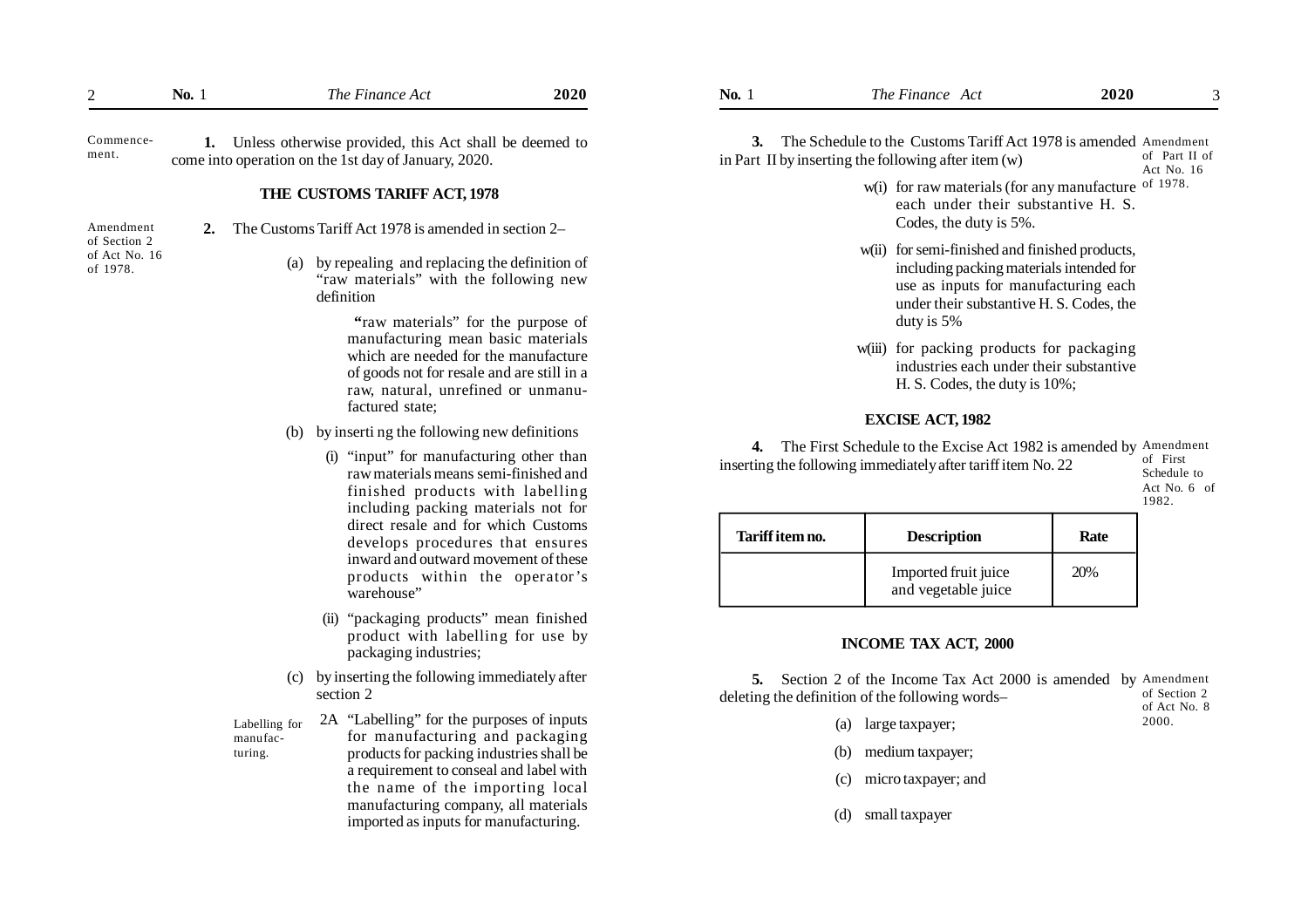and substituting with the following new definitions–

- (a) "large taxpayer" means a taxpayer with an annual turnover of above Le6,000,000,000.00 or other additional requirements as may be prescribed by the Commissioner-General.
- (b) "medium taxpayer" means a taxpayer with a turnover of an amount above Le350,000,000 and up to Le6,000,000,000.00
- (c) "micro taxpayer" means a taxpayer with a turnover less than Le10,000,000 ;
- (d) "small taxpayer" means a taxpayer with a turnover above Le10,000,000 and an amount up to Le350,000,000

**6.** Section 9 of the Income Tax Act 2000 is amended in paragraph (b) by inserting the following new sub-paragraph immediately after sub-paragraph (vi)- "(vii)a micro taxpayer business or organization" Amendment of Section 9 of Act No. 8 2000.

- Amendment of Section 57 of Act No. 8 2000.
- **7.** Section 57 of the Income Tax Act 2000 is amended by–
	- (a) inserting the following new subsections immediately after subsection (1)-

**"** (1A) Persons taxable under the laws of Sierra Leone relating to deposing chargeable assets shall be liable to withhold and pay to the National Revenue Authority capital gains tax on the chargeable assets disposed."

(1B)Where the person disposing the chargeable assets is non-resident , the buyer shall be liable to withhold and pay capital gains tax on the chargeable assets disposed to the National Revenue Authority within 30 days after the disposal"

(1C) A person who fails to withhold capital gains tax as required under subsections (1A) and (1B) shall be liable to pay the tax together with interest and any other penalty as provided for under this Act"

- (b) inserting the following new sub-paragraph in subsection (2) immediately after subparagraph (v)-
	- (vi) "real property means chargeable asset as defined in subparagraph (iii) and includes but not limited to agricultural land and whatever lies on and beneath the surface of the land and sea, petroleum products, ore, precious gems, metals and other minerals."

**8.** Section 61(A) of the Income Tax Act, 2000 is amended in Amendment subsection (2) by inserting the following new paragraph immediately  $\frac{1}{61}$  (A) of after paragraph (b)- 61(A) of Act No. 8 of

> "(c) a valid capital gains tax clearance certificate issued by the National Revenue Authority as evidence of compliance with the transaction by a resident party." 2000.

**9.** Section 95 of the Income Tax Act ,2000 is amended by Amendment repealing and replacing subsection (3) with the following new subsection– of Section 95 of Act No. 8 of 2000.

> **"**(3) The Minister responsible for finance may by statutory instrument make transfer pricing regulations to be administered by the Commissioner-General for the purpose of dealing with related party and other transactions."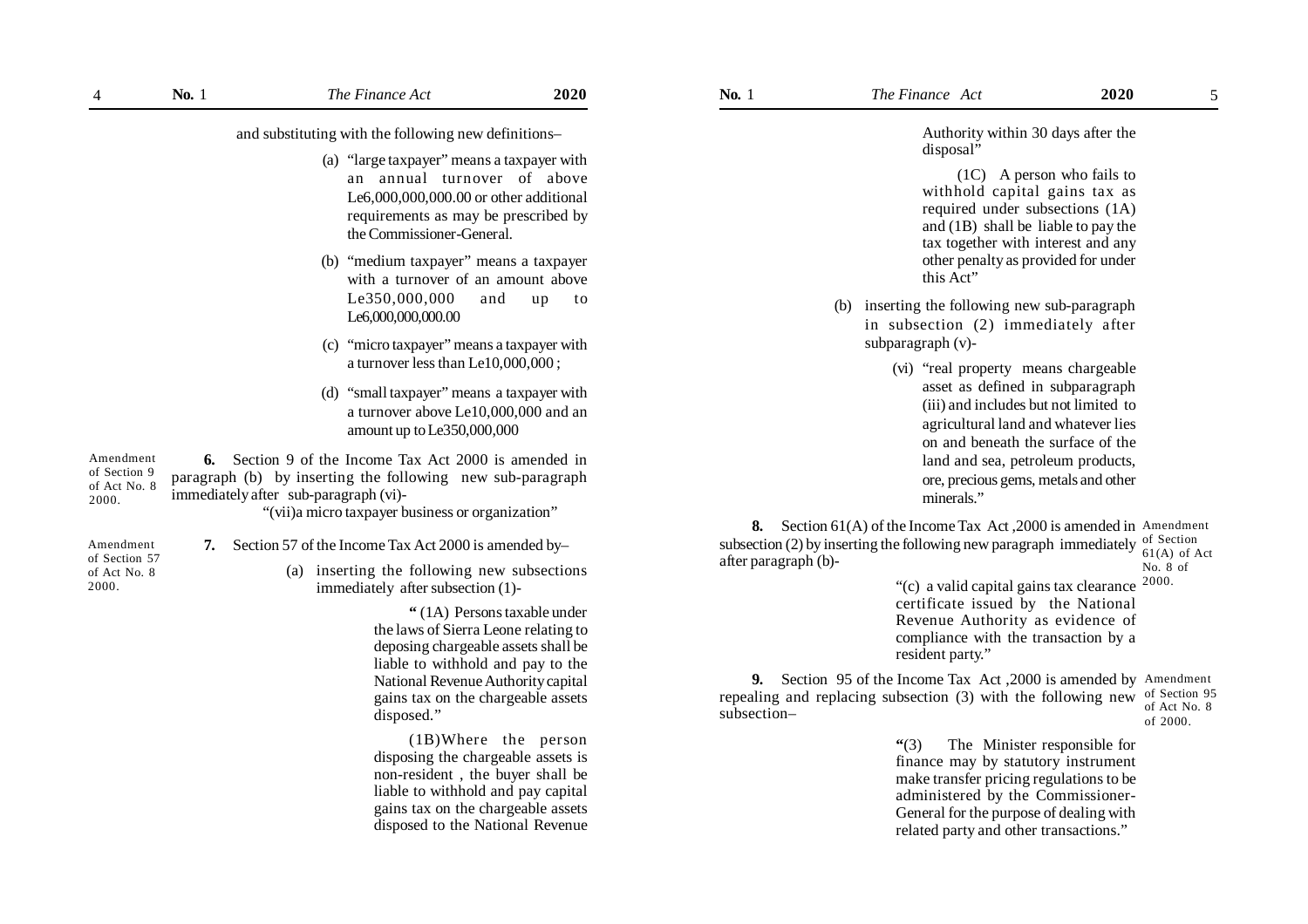| 6                                                          | No. 1 |     | The Finance Act                                                                                                                                                                                                                                                                                                                                                                                                                                                                                                                                                                                                                                                                                                                                                                      | 2020                                                    | No. 1                                   | The Finance Act                                                                                                                                                                                                                                                                                                                                                                                                                                                                                                                                                                                                                                                                                                                                                                                                                                                                          | 2020 | 7                                    |
|------------------------------------------------------------|-------|-----|--------------------------------------------------------------------------------------------------------------------------------------------------------------------------------------------------------------------------------------------------------------------------------------------------------------------------------------------------------------------------------------------------------------------------------------------------------------------------------------------------------------------------------------------------------------------------------------------------------------------------------------------------------------------------------------------------------------------------------------------------------------------------------------|---------------------------------------------------------|-----------------------------------------|------------------------------------------------------------------------------------------------------------------------------------------------------------------------------------------------------------------------------------------------------------------------------------------------------------------------------------------------------------------------------------------------------------------------------------------------------------------------------------------------------------------------------------------------------------------------------------------------------------------------------------------------------------------------------------------------------------------------------------------------------------------------------------------------------------------------------------------------------------------------------------------|------|--------------------------------------|
| Amendment<br>of Section 97                                 |       | 10. | Section 97 of the Income Tax Act, 2000 is amended-                                                                                                                                                                                                                                                                                                                                                                                                                                                                                                                                                                                                                                                                                                                                   |                                                         |                                         | (c) by repealing subsection 6;                                                                                                                                                                                                                                                                                                                                                                                                                                                                                                                                                                                                                                                                                                                                                                                                                                                           |      |                                      |
| of Act No. 8<br>of 2000.                                   |       |     | by inserting the following new subsections<br>(a)<br>immediately after subsection (7)<br>"(8) A PAYE taxpayer may file a return<br>of income tax 120 days after the end of a<br>previous year of assessment and pay<br>any taxes underpaid during the year of<br>assessment or similarly claim refund or<br>rebate of excess income tax paid as<br>provided for under section 115."                                                                                                                                                                                                                                                                                                                                                                                                  |                                                         |                                         | (d) in subsection $(7)$ by deleting the words "one<br>hundred and forty days" and substituting<br>with the following words wherever they occur<br>"one hundred and twenty days"<br>wherever the words occur."<br>(e) by renumbering the following $-$                                                                                                                                                                                                                                                                                                                                                                                                                                                                                                                                                                                                                                    |      |                                      |
| Amendment<br>of Section<br>105 of Act<br>No. 8 of<br>2000. |       | 11. | "(9) A PAYE taxpayer may file a return<br>of income tax for the previous year and<br>make payment for any taxes underpaid<br>or similarly claim refund or rebate of<br>excess income tax paid during the year<br>of assessment 120 days after the end<br>of that year of assessment as provided<br>for under subsection (6) of section 115."<br>Section 105 of the Income Tax Act, 2000 is amended<br>in subsection (1) by deleting the words<br>(a)<br>"twenty one days" and substituting with the<br>words "fourteen days"<br>by inserting the following new subsection<br>(b)<br>immediately after subsection (1)-<br>"(1A) Subject to subsection (1) and<br>sections 147 and 149, payments due on<br>income tax shall be made in the following<br>$order -$<br>(a)<br>(b)<br>(c) | interest;<br>penalty; and<br>principal amount<br>of tax | "Payment by<br>professional<br>service. | (i) subsection $(7)$ as subsection $(6)$ ;<br>(ii) subsection $(8)$ as subsection $(7)$ ;<br>and<br>(iii) subsection $(9)$ as subsection $(8)$<br>12. The Income Tax Act, 2000 is amended by inserting the Insertion of<br>following new section immediately after section 116.<br>(1) The income of a professional<br>116A.<br>service provider whether resident or not but with a<br>source of income in Sierra Leone shall be subject<br>to a withholding tax per transaction at the rate of<br>10% on turnover.<br>(2)<br>Professional service providers<br>shall upon submitting documents for<br>registration to the Office<br>Administrator and Registrar-General or<br>seeking to obtain a licence, permit,<br>clearance or other authorization for an<br>activity, produce evidence of having<br>paid the withholding tax per transaction<br>to the National Revenue Authority. | of   | new section in<br>Act No. 8<br>2000. |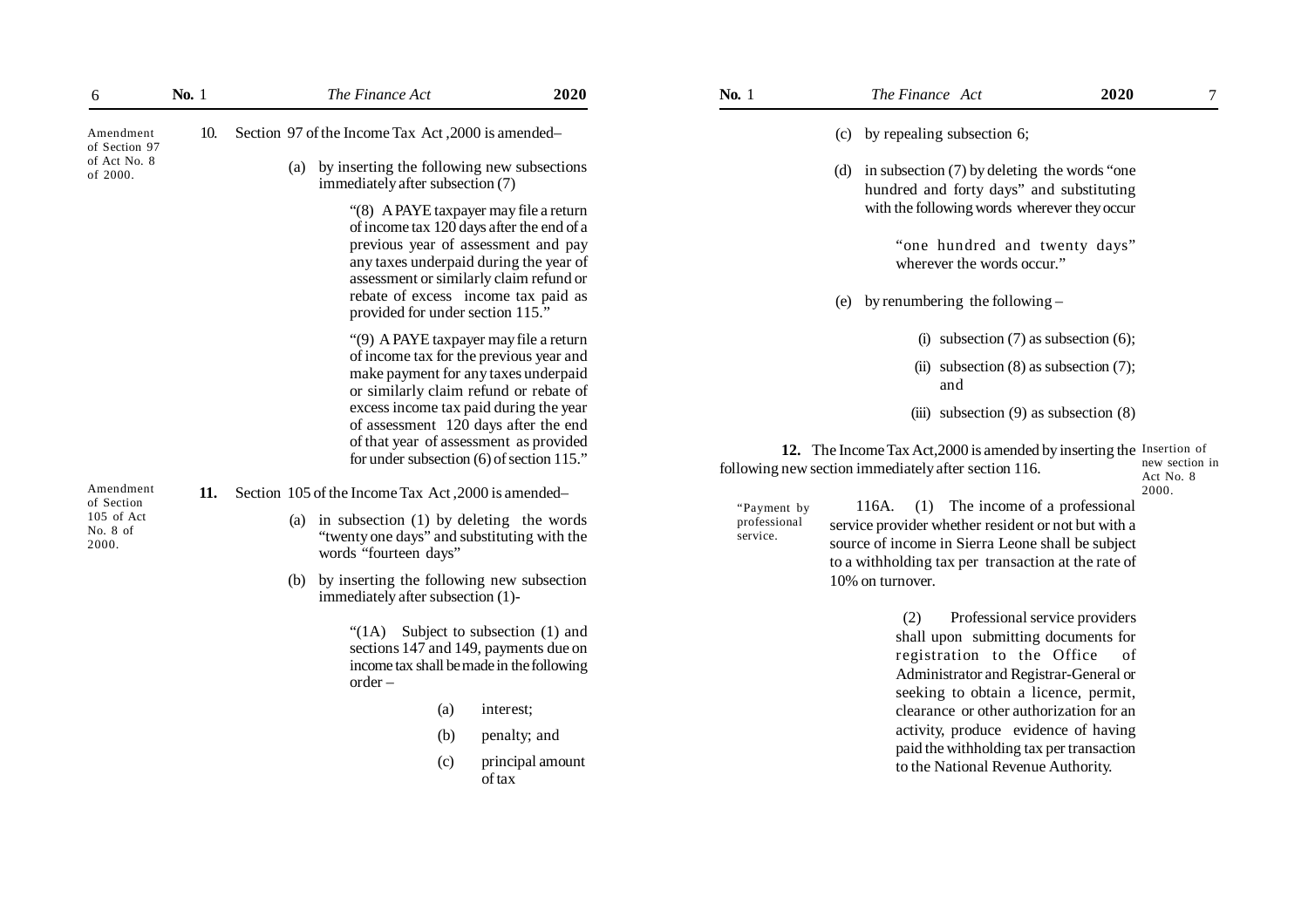Amendment of section 115 of Act No. 8 of 2000.

9

(3) A resident professional service provider shall be obliged to file annual income tax returns as provided for in section 97 and claim credit for all taxes paid from various sources in accordance with Part 1 of the First Schedule or claim refund or rebate in accordance with section 115

(4) Subject to subsections (1) and (3) a person authorized to issue a licence , permit ,registration certificate ,clearance certificates and other similar authorization shall not issue the authorization unless evidence of payment of the appropriate tax is produced

(5) Failure to produce evidence of payment of the appropriate tax under subsection (4) shall be considered as impeding tax administration and the person shall be subject to the appropriate penal provisions of this Act and other revenue legislation.

(6) For the purposes of this Act a professional service provider shall include accountants, economists, lawyers, doctors engineers , management and tax consultants and other consultants in similar fields of practice that provide expertise and other technical services for the payment of a fee."

**13.** Section 115 of the Income Tax Act ,2000 is amended–

(a) in subsection (1) by repealing and replacing paragraph (a) with the following new paragraph–

> "(a) to pay the taxpayer's liability for other taxes collected under this Act if any";

(b) by inserting the following new subsections immediately after subsection (3)-

> "(4) A member of a group of companies shall upon application to the Commissioner-General be allowed to offset excess income tax payment under this Act with similar income tax liability of a member of the same group provided both companies are resident in Sierra Leone and one has at least 25% ownership of interest in the other."

"(5) Upon filing of a complete annual income tax returns, the individual taxpayer shall within 120 days after the end of the fiscal year, be entitled to a tax refund or rebate for excess tax paid during the preceding year of assessment."

"(6) The refund referred to in subsection (5) shall be for advance taxes that include but not limited to the following–

- (a) 5% income tax paid on goods imported for personal use;
- (b) withholding tax from source that is not a final tax;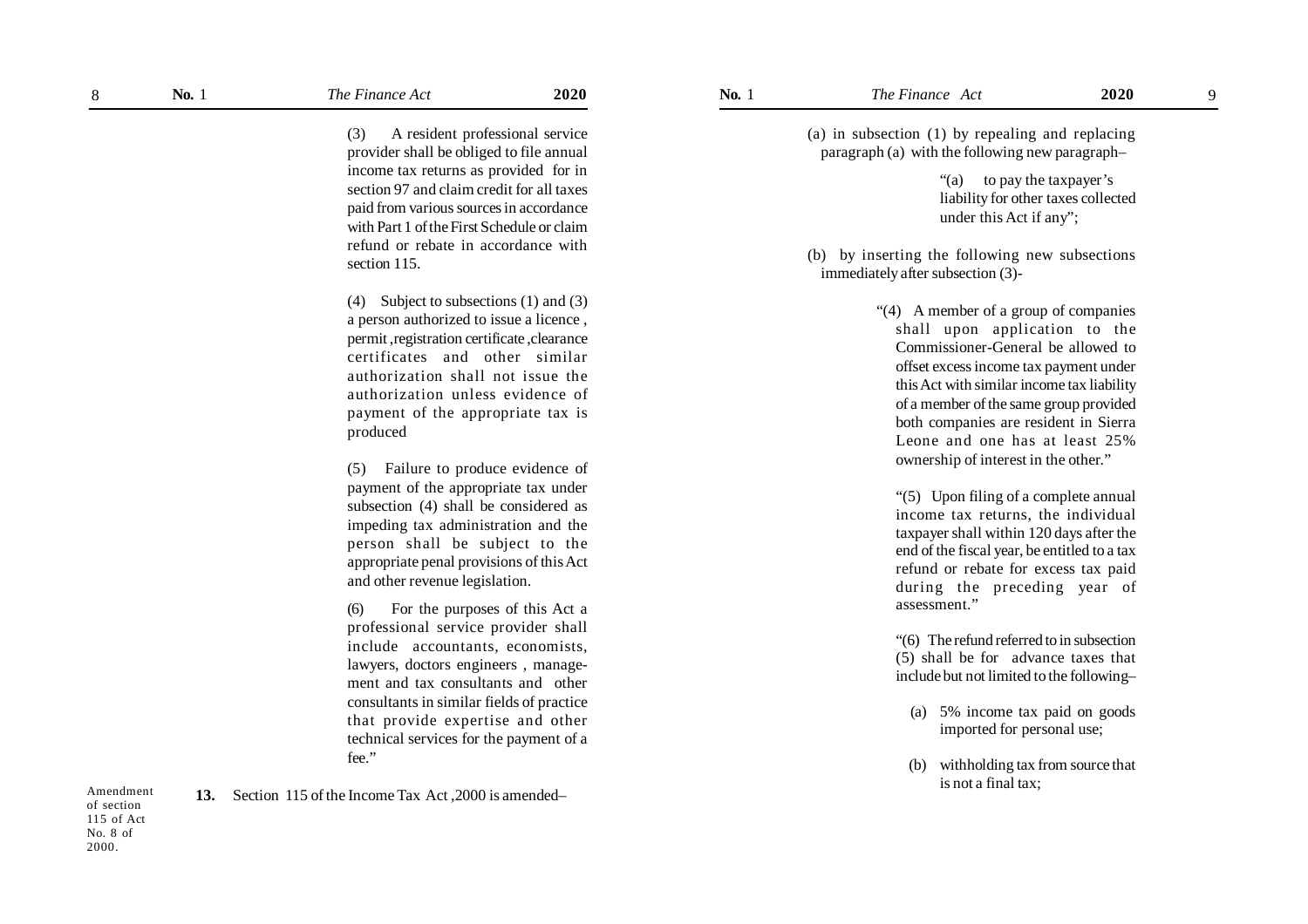| $10\,$                                          | <b>No.</b> 1 | The Finance Act                                                                                                                                                                                                                                                | 2020 | <b>No.</b> 1 |     | The Finance Act                                                                                                                                                                                                                                                                                                                                        | 2020 | 11                      |
|-------------------------------------------------|--------------|----------------------------------------------------------------------------------------------------------------------------------------------------------------------------------------------------------------------------------------------------------------|------|--------------|-----|--------------------------------------------------------------------------------------------------------------------------------------------------------------------------------------------------------------------------------------------------------------------------------------------------------------------------------------------------------|------|-------------------------|
|                                                 |              | other taxes administered under<br>(c)<br>this Act for which upon written                                                                                                                                                                                       |      |              | (b) | by repealing paragraph (b);                                                                                                                                                                                                                                                                                                                            |      |                         |
|                                                 |              | request by the taxpayer<br>approved by the Commissioner-                                                                                                                                                                                                       |      |              | (c) | by repealing and replacing paragraph (c) with<br>the following new paragraph-                                                                                                                                                                                                                                                                          |      |                         |
|                                                 |              | General."<br>"(7) An individual taxpayer may<br>opt to utilize established tax refunds<br>or rebates to offset the same income<br>taxes in the current year of<br>assessment by submitting a written                                                           |      |              |     | "(c)individual tenants shall withhold<br>tax on rent payable to both resident and<br>non-resident landlords that exceeds the<br>non-taxable threshold specified in<br>subparagraphs (ii) of paragraph (a).                                                                                                                                             |      |                         |
|                                                 |              | application to the Commissioner-                                                                                                                                                                                                                               |      | 15.          |     | Section 137 of the Income Tax Act, 2000 is amended                                                                                                                                                                                                                                                                                                     |      | Amendment<br>of Section |
|                                                 |              | General and the application is<br>approved by the Commissioner -                                                                                                                                                                                               |      |              | (a) | by repealing and replacing subsection (1) 137 of Act<br>with the following new subsection-                                                                                                                                                                                                                                                             |      | No. 8 of<br>2000.       |
| Amendment<br>of Section<br>120 of Act<br>No. 8. |              | General."<br>14. Section 120 of the Income Tax Act, 2000 (as amended in<br>the Finance Act, 2019) is amended in sub-section $(3)$ by-<br>(a) repealing and replacing subparagraphs (i)<br>and (ii) of paragraph (a) with the following<br>new sub-paragraphs - |      |              |     | "(1) A taxpayer who is dissatisfied with<br>an assessment to any tax and other<br>revenues administered by the National<br>Revenue Authority may upon full<br>payment of the undisputed tax or other<br>revenues and file an objection for the<br>assessment of the Commissioner-<br>General within 30 days of service of the<br>notice of assessment" |      |                         |
|                                                 |              | "(i) a non-taxable threshold of Le<br>7,200,000.00 per each transaction or in<br>the aggregate of several transactions<br>payable in a current year of assessent,                                                                                              |      |              | (b) | by inserting the following new subsection<br>immediately after subsection (2)-                                                                                                                                                                                                                                                                         |      |                         |
|                                                 |              | irrespective of whether such payment<br>relates to the current year, past or future<br>rental or lease payments"                                                                                                                                               |      |              |     | "(2A)Where a taxpayer who is<br>dissatisfied with an assessment has<br>raised an objection to the assessment<br>to the Commissioner-General, the                                                                                                                                                                                                       |      |                         |
|                                                 |              | (ii) a tax deductible allowance for wear                                                                                                                                                                                                                       |      |              |     | taxpayer shall pay 30% of the disputed<br>tax amount"                                                                                                                                                                                                                                                                                                  |      |                         |
|                                                 |              | and tear of 10% of the gross rental<br>income in excess of the non-taxable<br>threshold of Le 7,200,000.00 provided                                                                                                                                            |      |              | (c) | by inserting the following new subsections<br>immediately after subsection (6A)-                                                                                                                                                                                                                                                                       |      |                         |
|                                                 |              | evidence that repairs and maintenance<br>were carried out is presented by the<br>landlord and such provision is included                                                                                                                                       |      |              |     | "(6B) The Commissioner-General may<br>by notice in writing clearly state reasons                                                                                                                                                                                                                                                                       |      |                         |

in the rental agreement."

by notice in writing clearly state reasons to the taxpayer and extend the objection period beyond 90 days to such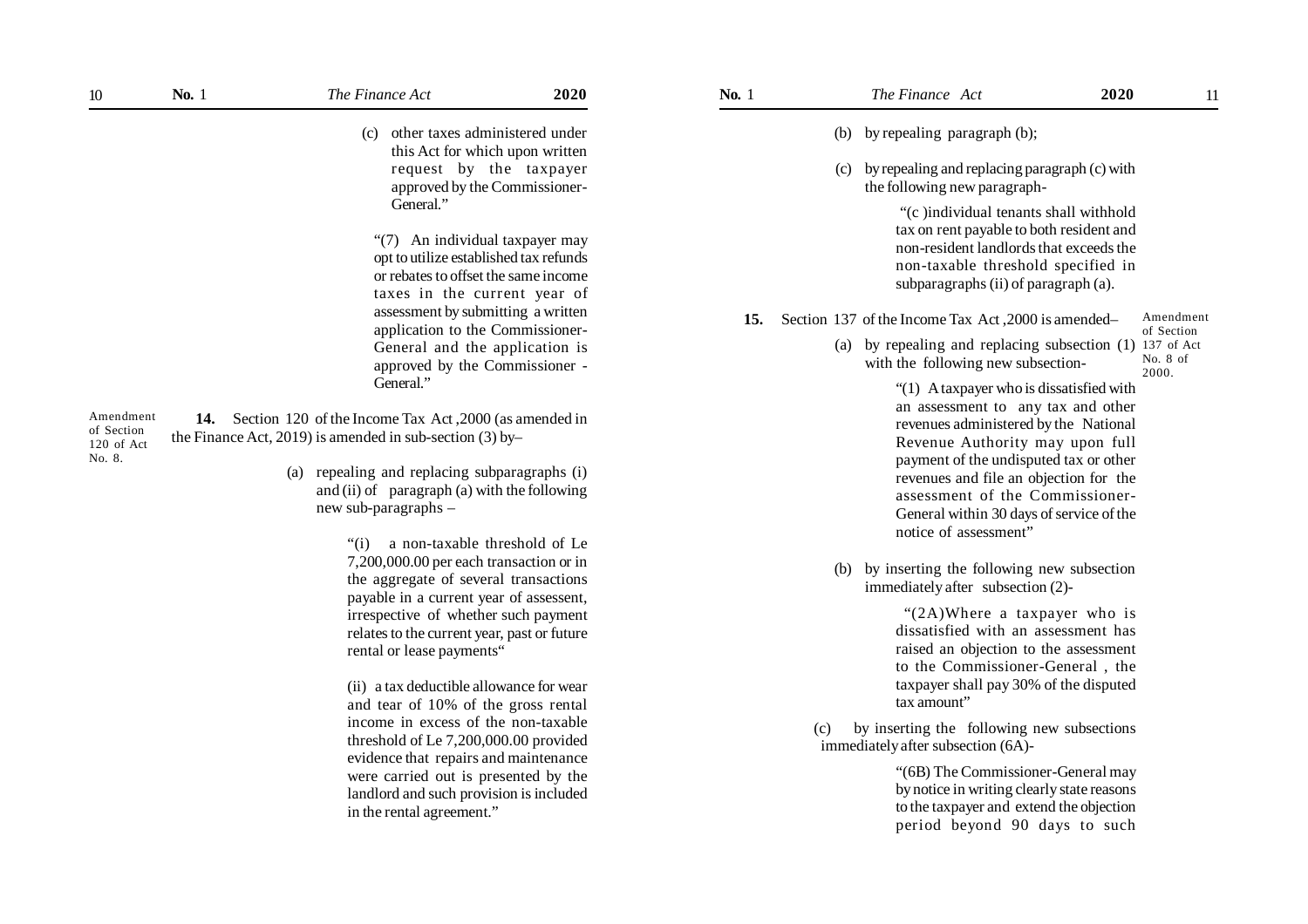|                                                            |             | from the date of the filing of the objection<br>by the taxpayer as the circumstance may<br>dictate.<br>"(6C) Interest and penalty computations<br>shall be suspended on the disputed tax<br>until an objection decision is made by<br>the Commissioner-General consistent<br>with subsection $(1)$ .                                                                                                                                                                      | reasonable time not exceeding 180 days |     | (4)<br>otherwise provided,                                                               | A person who knowingly or recklessly<br>signs an electronic record on documents prescibed<br>under subsection $(1)$ which is false or misleading in<br>a material particular commits an offence and shall be<br>liable on conviction to a fine not exceeding the<br>amount specified in paragraph 12 of the Ninth<br>Schedule or to a term of imprisonment not exceeding<br>twelve months, or both and, in addition to any penalty |                                       |
|------------------------------------------------------------|-------------|---------------------------------------------------------------------------------------------------------------------------------------------------------------------------------------------------------------------------------------------------------------------------------------------------------------------------------------------------------------------------------------------------------------------------------------------------------------------------|----------------------------------------|-----|------------------------------------------------------------------------------------------|------------------------------------------------------------------------------------------------------------------------------------------------------------------------------------------------------------------------------------------------------------------------------------------------------------------------------------------------------------------------------------------------------------------------------------|---------------------------------------|
| Amendment<br>of Section<br>147 of Act<br>No. 8 of          |             | 16. Section 147 of the Income Tax Act, 2002 is amended in<br>sub-section(7) by deleting the words "compounded on a 6 monthly<br>basis" and substituting with the following words.                                                                                                                                                                                                                                                                                         |                                        | 20. | Section 173 of the Income Tax Act, 2000 is amended by of Section                         |                                                                                                                                                                                                                                                                                                                                                                                                                                    | Amendment<br>173 of Act<br>No. $8$ of |
| 2000.                                                      |             | "compounded annually as provided for under section<br>83 in the Revenue Administration Act 2017"                                                                                                                                                                                                                                                                                                                                                                          |                                        |     | (a)                                                                                      | repealing and replacing subsection (1) with 2000.<br>the following new subsection-                                                                                                                                                                                                                                                                                                                                                 |                                       |
| Amendment<br>of Section<br>148 of Act<br>No. 8 of<br>2000. | subsection- | 17. Section 148 of the Income Tax Act, 2000 is amended by<br>repealing and replacing subsection (1) with the following new<br>"(1) Where in consequences of an objection<br>, appeal or application a taxpayer is entitled to a<br>refund of tax or a refund of penalty, the taxpayer<br>shall be entitled to interest at the specified rate on<br>the amount of refund on the expiration of 60 days<br>after the annual filing date of a previous year of<br>assessment" |                                        |     |                                                                                          | "(1) The Commissioner-General or his<br>designated officer shall prepare or cause<br>to be prepared a register (hereinafter<br>referred to as the "tax register") of all<br>persons assessable or liable to be<br>assessed for tax payments and assign<br>a unique automated system generated<br>Tax Identification Number (or TIN in<br>shorten form), and such register shall<br>contain such particulars and information        |                                       |
| Amendment<br>of Section<br>149 of Act<br>No. 8 of          |             | 18. Section 149 of the Income Tax Act, 2000 is amended in<br>subsection (3) by deleting the words "on a 6 months basis" and<br>substituting with the following new word-                                                                                                                                                                                                                                                                                                  |                                        |     |                                                                                          | as the Commissioner-General or his<br>designated officer may deem<br>necessary".                                                                                                                                                                                                                                                                                                                                                   |                                       |
| 2000.                                                      |             | "annually"                                                                                                                                                                                                                                                                                                                                                                                                                                                                |                                        |     | (b)                                                                                      | deleting the words "taxpayer file number" and<br>substituting with the following new words                                                                                                                                                                                                                                                                                                                                         |                                       |
| Amendment<br>of Section<br>170 of Act                      |             | 19. Section 170 of the Income Tax Act, 2000 is amended by<br>inserting the following new subsection immediately after subsection                                                                                                                                                                                                                                                                                                                                          |                                        |     |                                                                                          | wherever they appear-                                                                                                                                                                                                                                                                                                                                                                                                              |                                       |
| No. 8 of<br>2000.                                          | $(2)-$      |                                                                                                                                                                                                                                                                                                                                                                                                                                                                           |                                        |     |                                                                                          | "Tax Identification Number (TIN)                                                                                                                                                                                                                                                                                                                                                                                                   |                                       |
|                                                            |             | In accordance with subsection (1) a<br>(3)<br>taxpayer shall affix a personal digital signature<br>recognised and verified by the Commissioner-General<br>to be authentic and acceptable on such documents<br>so prescribed.                                                                                                                                                                                                                                              |                                        | 21. | The First Schedule to the Income Tax Act, 2000 is amended: Amendment<br>(a)<br>following | by repealing and replacing Part 1 with the Act No. 8 of                                                                                                                                                                                                                                                                                                                                                                            | of First<br>Schedule to<br>2000       |

- 21. The First Schedule to the Income Tax Act, 2000 is amended: Amendment of First Schedule to
	- (a) by repealing and replacing Part 1 with the Act No. 8 of 2000

No. 8 of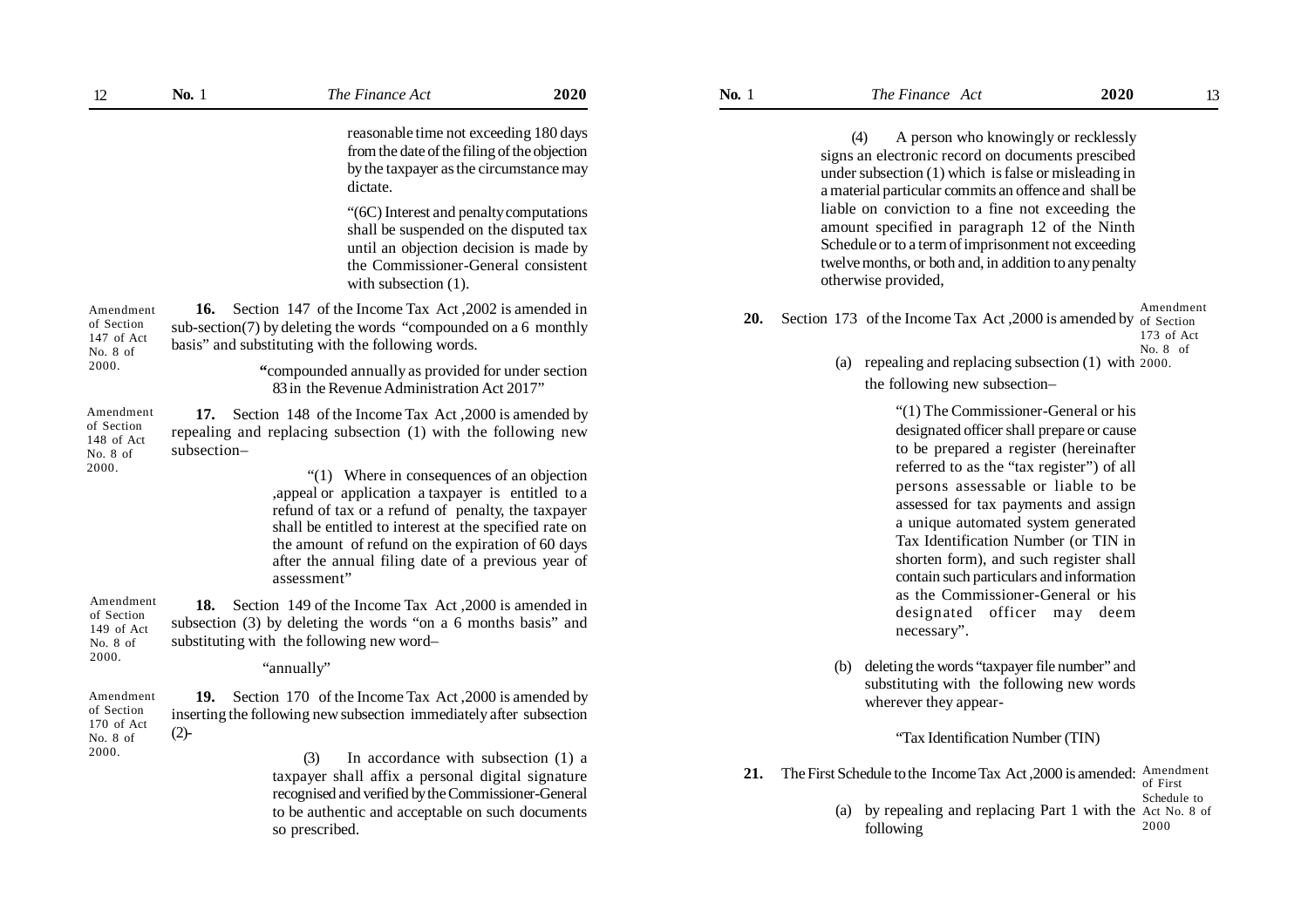| 14 | No. 1<br>The Finance Act              |      | 2020       |
|----|---------------------------------------|------|------------|
|    | If annual achargeable income is.      |      | The tax is |
|    | Less or equal to $7,200,000.00$       | Nill |            |
|    | $>E2,200,000$ but up to -Le14,400,000 | 15%  |            |
|    | $>14,400,000$ but up to-21,600,000    | 20%  |            |
|    | $>21,600,000$ but up to-28,800,000    | 25%  |            |
|    | >Above 28,800,000                     | 30%  |            |

#### **THE NATIONAL COMMISSION FOR PRIVATISATION ACT 2002**

#### **FINANCE ACT, 2006**

> "(6) Where a grant of duty free concession is revoked under subsection (5) a notice shall be served on the recipient of the grant and the individual, enterprise or institution so served shall be liable to refund, with interest, fines and charges applicable by law thereof, the full amount of the concession to the National Revenue Authority or the item(s) shall be seized."

> (7) Recipients of the duty free concessions shall sign a declaration recognizing the legal obligation to refund, with interest, fines and charges or seizure

| 14                                       | No. 1                                                                                                            | The Finance Act                                                                                                                                                                                                                                                      | 2020                                  | <b>No.</b> 1              | The Finance Act                                                                                                                                                                                                                          | 2020 | 15                                       |
|------------------------------------------|------------------------------------------------------------------------------------------------------------------|----------------------------------------------------------------------------------------------------------------------------------------------------------------------------------------------------------------------------------------------------------------------|---------------------------------------|---------------------------|------------------------------------------------------------------------------------------------------------------------------------------------------------------------------------------------------------------------------------------|------|------------------------------------------|
|                                          | If annual achargeable income is.<br>Less or equal to 7,200,000.00                                                | The tax is<br>Nill<br>$>E2,200,000$ but up to -Le14,400,000<br>15%                                                                                                                                                                                                   |                                       |                           | and auction off duty free items in the event that the<br>recipient is in violation of the conditions for the grant<br>of duty free concessions.                                                                                          |      |                                          |
|                                          | $>14,400,000$ but up to-21,600,000<br>$>21,600,000$ but up to-28,800,000<br>>Above 28,800,000                    |                                                                                                                                                                                                                                                                      | 20%<br>25%<br>30%                     |                           | THE CUSTOMS ACT, 2011<br>24. Section 1 of the Customs Act 2011 is amended by deleting Amendment                                                                                                                                          |      |                                          |
|                                          | (b)<br>the following new figure $(25%)$                                                                          | In part III by deleting the figure 30 and substituting it with                                                                                                                                                                                                       |                                       | following new definition- | the definition of the word "Regulations" and substituting with the of section 1                                                                                                                                                          |      | to Act No. 9<br>of 2011.                 |
|                                          |                                                                                                                  |                                                                                                                                                                                                                                                                      |                                       |                           | "Regulations" means regulations made by the Minister                                                                                                                                                                                     |      |                                          |
| Amendment<br>of schedule to<br>Act No 12 | respectively.                                                                                                    | THE NATIONAL COMMISSION FOR PRIVATISATION ACT<br>2002<br>22. The First Schedule to the National Commission for<br>Privatisation Act 2002 is amended by deleting items 16 and 19                                                                                      |                                       | 25.                       | Section 5 of the Customs Act 2011 is amended by inserting Amendment<br>the following new subsection immediately after subsection (2).<br>"(2A) For the purpose of information exchange<br>and mutual co-operation the customs system may |      | of section 5<br>to Act No. 9<br>of 2011. |
| of 2002.                                 |                                                                                                                  | FINANCE ACT, 2006                                                                                                                                                                                                                                                    |                                       |                           | interface or use common information, communication                                                                                                                                                                                       |      |                                          |
| ⊾mendment<br>f section 3 to              |                                                                                                                  | 23. Section 3 of the Finance Act 2006 is amended by inserting<br>the following new subsections immediately after subsection (4)-                                                                                                                                     |                                       |                           | and technology (ICT) Platforms with other<br>stakeholders."                                                                                                                                                                              |      |                                          |
| ct No. 7<br>f 2006.                      |                                                                                                                  | (5)<br>finance knows that information furnished in the                                                                                                                                                                                                               | Where the minister responsible for    | 26.                       | Section 10 of the Customs Act 2011 is amended by repealing Amendment<br>and replacing that section with the following new section-                                                                                                       |      | of section 10<br>to Act No 9             |
|                                          |                                                                                                                  | application form for the granting of duty free<br>concession is false, or an item on which duty free<br>concession was granted is not being used for the<br>intended purposes, the minister may revoke the grant<br>of duty free concessions on the grounds of false |                                       |                           | "10 (1) Imported goods may be transferred<br>directly in bond under customs control from<br>a customs office, transit warehouse or<br>container depot to $-$<br>(a) another customs office;                                              |      | of 2011.                                 |
|                                          | documents."                                                                                                      | declaration in the application and associated                                                                                                                                                                                                                        |                                       |                           | (b) another transit warehouse or container<br>depot for transshipment                                                                                                                                                                    |      |                                          |
|                                          |                                                                                                                  | $\cdot$ (6)<br>is revoked under subsection (5) a notice shall be served<br>on the recipient of the grant and the individual,                                                                                                                                         | Where a grant of duty free concession |                           | (c) customs bonded warehouse                                                                                                                                                                                                             |      |                                          |
|                                          | enterprise or institution so served shall be liable to<br>refund, with interest, fines and charges applicable by |                                                                                                                                                                                                                                                                      |                                       |                           | (d) duty free shop                                                                                                                                                                                                                       |      |                                          |
|                                          |                                                                                                                  | law thereof, the full amount of the concession to the                                                                                                                                                                                                                |                                       |                           | or such goods may be re-exported from temporary                                                                                                                                                                                          |      |                                          |

(2) The value of the bond imposed on the customer for use of the bonded warehouse shall be 20% of the customs value of the goods declared.

storage.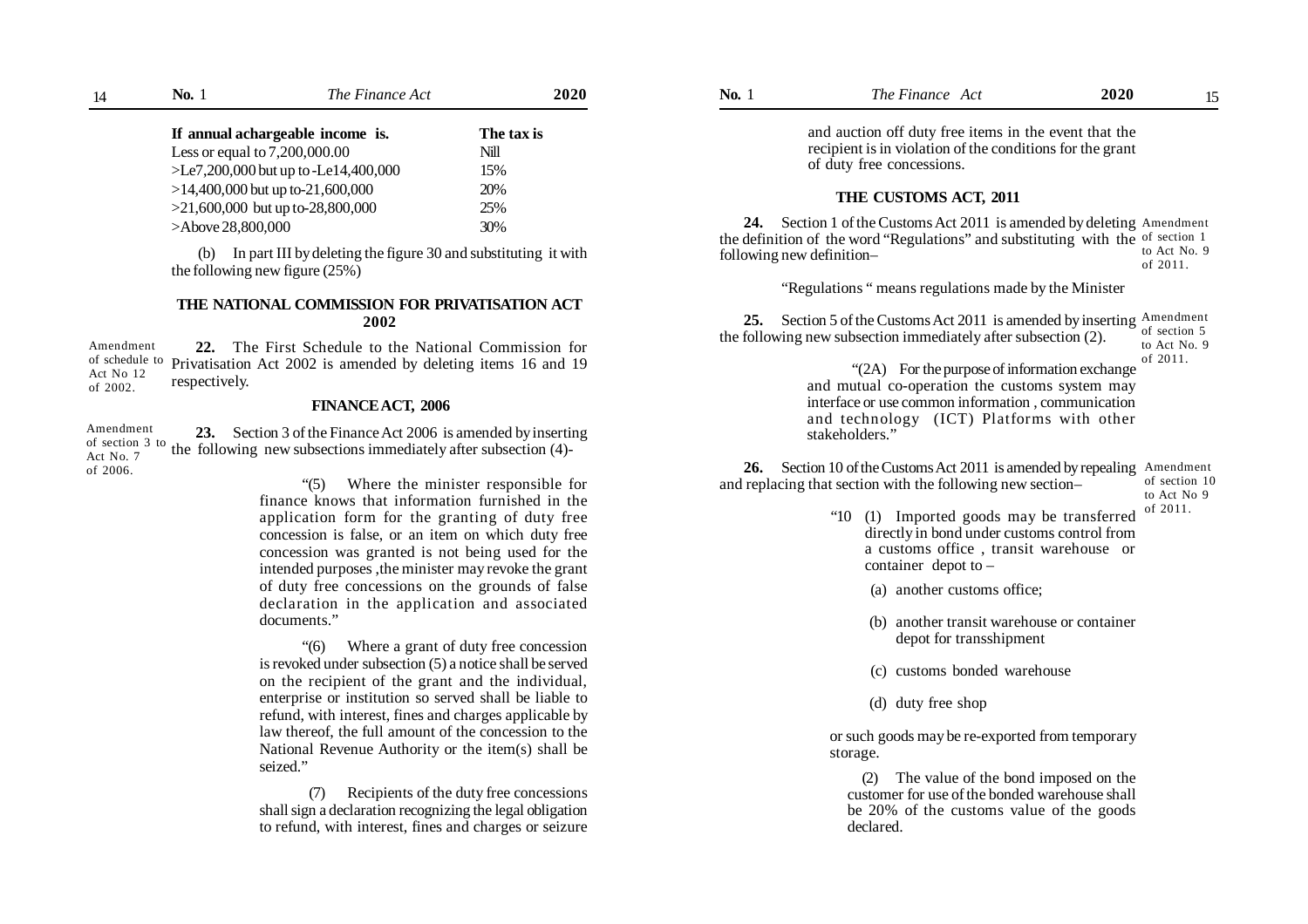| 16                                        | No. 1 | The Finance Act                                                                                                                                                                                                                                                                                                                                                                       | 2020 | No. 1 |                                  | The Finance Act                              |                                                                                                                                                                                                                                                                                                                                                                                                                                                                   | 2020<br>17 |
|-------------------------------------------|-------|---------------------------------------------------------------------------------------------------------------------------------------------------------------------------------------------------------------------------------------------------------------------------------------------------------------------------------------------------------------------------------------|------|-------|----------------------------------|----------------------------------------------|-------------------------------------------------------------------------------------------------------------------------------------------------------------------------------------------------------------------------------------------------------------------------------------------------------------------------------------------------------------------------------------------------------------------------------------------------------------------|------------|
|                                           |       | The Commissioner General shall submit<br>(3)<br>a quarterly report of all inward processing<br>transactions on a product by product and<br>company by company basis to the minister<br>responsible for finance not later than thirty days<br>following the end of the quarter to which it<br>relates.                                                                                 |      |       |                                  |                                              | "41 (1) Except for the operations<br>of facilities under paragraphs (c) and (d)<br>which shall be granted by the Minister,<br>the Commissioner-General may, where<br>necessary issue to any person qualified<br>under such regulations, a licence for the<br>operation of any of the following-                                                                                                                                                                   |            |
| Amendment<br>of section 11                | 27.   | Section 11 of the Customs Act 2011 is amended by-                                                                                                                                                                                                                                                                                                                                     |      |       |                                  | (a) transit warehouse or container depot for |                                                                                                                                                                                                                                                                                                                                                                                                                                                                   |            |
| to Act No. 9<br>of 2011.                  |       | (a) repealing and replacing subsection (2) with the<br>following new subsection-                                                                                                                                                                                                                                                                                                      |      |       |                                  | released;                                    | temporary storage and examination of<br>imported goods that have not been                                                                                                                                                                                                                                                                                                                                                                                         |            |
|                                           |       | "11<br>(2)<br>The goods declaration provided<br>for in subsection $(1)$ shall be sent, given<br>or transmitted electronically to the<br>designated customs office in the English<br>language and in the form and manner<br>prescribed by a statutory instrument."<br>inserting the following new subsection immediately<br>(b)<br>after subsection (2)                                |      |       | (b)                              | law;                                         | customs bonded warehouse for the<br>storage of imported goods that have not<br>been released or destined for<br>exportation, or for goods manufactured<br>in Sierra Leone pending the payment of<br>duties and taxes due thereon, and<br>compliance with the provision of any                                                                                                                                                                                     |            |
| Amendment                                 |       | "(2A) Where the goods declarations referred<br>to in subsection (2) and other mandatory<br>documents are sent, given or trans-<br>mitted electronically a declarant are<br>required to insert electronically<br>signatories that could be subject to<br>authentication and make electronic<br>forgery punishable by customs."<br>28. Section 27 of the Customs Act 2011 is amended in |      |       | Transfer<br>of goods in<br>bond. |                                              | (c) duty free shops at an international<br>airport or at a border crossing point or<br>in a city for the sale of approved goods<br>and consumables to departing<br>passengers or persons leaving Sierra<br>Leone ("outward duty free shops"),<br>arriving passengers or to persons<br>entering Sierra Leone ("inward duty free<br>shops") or 'diplomats ("in-city duty free<br>shops"), free of duties and taxes levied<br>on goods under the Customs Tariff Act, |            |
| of section 27<br>to Act No. 9<br>of 2011. |       | subsection (1) by deleting the word "regulations" and substituting<br>with the following new words-<br>"rules, practice procedures and manuals"                                                                                                                                                                                                                                       |      |       |                                  |                                              | or the Goods and Services Tax Act 2009,<br>or any other prescribed law,<br>(d) public auction sales of uncleared and                                                                                                                                                                                                                                                                                                                                              |            |

**29.** Section 41 of the Customs Act 2011 is amended by repealing and replacing subsection (1) with the following new subsection– Amendment of section 41 to Act No. 9 of 2011.

- (a) transit warehouse or container depot for temporary storage and examination of imported goods that have not been released;
- (b) customs bonded warehouse for the storage of imported goods that have not been released or destined for exportation, or for goods manufactured in Sierra Leone pending the payment of duties and taxes due thereon, and compliance with the provision of any law;
- (c) duty free shops at an international airport or at a border crossing point or in a city for the sale of approved goods and consumables to departing passengers or persons leaving Sierra Leone ("outward duty free shops"), arriving passengers or to persons entering Sierra Leone ("inward duty free shops") or ' diplomats ("in-city duty free shops"), free of duties and taxes levied on goods under the Customs Tariff Act, or the Goods and Services Tax Act 2009, or any other prescribed law,
- (d) public auction sales of uncleared and abandoned goods exceeding a period of ninety (90) days in the Ports/State Warehouse".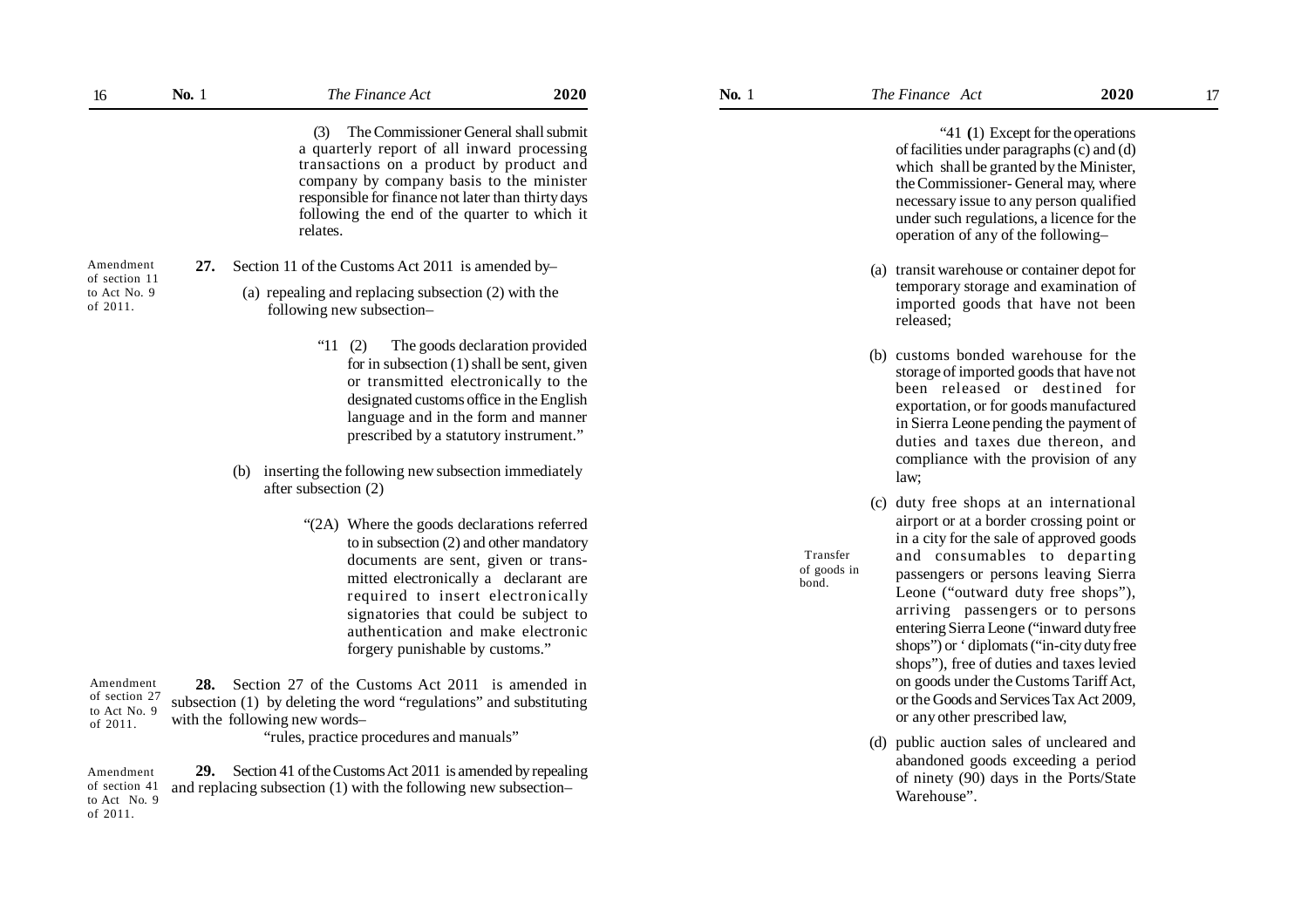| 18                                                     | <b>No.</b> 1 | The Finance Act                                                                                                                                                                                         | 2020 | <b>No.</b> 1                                   | The Finance Act                                                                                                                                                                                                       | <b>2020</b><br>19                         |
|--------------------------------------------------------|--------------|---------------------------------------------------------------------------------------------------------------------------------------------------------------------------------------------------------|------|------------------------------------------------|-----------------------------------------------------------------------------------------------------------------------------------------------------------------------------------------------------------------------|-------------------------------------------|
| Amendment<br>of section 44<br>to Act No. 9<br>of 2011. |              | 30. Section 44 of the Customs Act 2011 is amended in<br>subsection(1) by deleting the word "regulations" and substituting<br>with the following new words-<br>"rules, practice, procedures and manuals" |      |                                                | (i) pay GST on goods and services and<br>request for refunds to be paid 90 days<br>after submission of claims; and                                                                                                    |                                           |
| Amendment<br>of section 47<br>to Act No. 9<br>of 2011. |              | 31. Section 47 of the Customs (as amendment) Act 2011 is<br>amended by deleting the word "regulations" and substituting with<br>the following new words-                                                |      |                                                | (ii) provide evidence of payment of GST on<br>the particular goods and services upon<br>filing of their requests for refunds.                                                                                         |                                           |
|                                                        |              | "rules, practice procedures and manuals"                                                                                                                                                                |      |                                                | Refund of claims shall not be filed after the<br>(12)                                                                                                                                                                 |                                           |
| Amendment<br>of section 80<br>of Act No. 9             |              | 32. Section 80 of the Customs Act, 2011 is amended in<br>subsection (4) by inserting the following new paragraph.                                                                                       |      |                                                | expiration of 6 months from the date of purchase of<br>the goods and services"                                                                                                                                        |                                           |
| of 2009.                                               |              | (c) "Local manufacturing or packaging<br>industries for which materials or goods<br>have been imported as raw materials,                                                                                |      | 34.<br>new section-                            | Section 31 of the Goods and Services Tax Act 2009 is Amendment<br>amended by repealing and replacing that section with the following                                                                                  | of section 31<br>to Act No. 6<br>of 2009. |
|                                                        |              | inputs or packaging materials and<br>concealed and labeled in their name shall<br>take responsibility to prevent resale of<br>these materisals.                                                         |      | <b>GST</b><br>invoices<br>and Sales<br>Receipt | (1) Every registered GST business shall in the<br>ordinary course of business, maintain an electronic<br>cash register as may be specified by Commissioner-<br>General for the purpose of invoicing and recording all |                                           |
|                                                        |              | GOODS AND SERVICES TAX ACT, 2009                                                                                                                                                                        |      |                                                | transactions.                                                                                                                                                                                                         |                                           |
| Amendment<br>of section 19<br>to Act No. 6<br>of 2009. | <b>33.</b>   | Section 19 of the Goods and Services Tax Act 2009 is<br>amended by inserting the following new subsections immediately<br>after subsection (8)-                                                         |      |                                                | (2) A GST registered supplier who makes<br>taxable supplies shall be required, at the time of the<br>supply, to issue the recipient with an original GST<br>invoice, whether from printed booklet or an electronic    |                                           |

" (9) There shall be issued by the supplier a GST relief purchase order (GRPO), provided by the National Revenue Authority, to be used to administer exempt supplies under the Schedules to this Act."

"(10) Rules, procedures and manuals for the issuance and administration of a GST relief purchase order ( GRPO) shall be specified by the Commissioner-General from time to time."

"(11) Persons and organisations covered under the Schedules to this Act shall –

(4) A GST invoice and a sales receipt shall contain information prescribed by the Commissioner General;

(3) Where the GST registered supplier who makes taxable supplies fails, at the time of the supply during purchase, to issue the recipient with an original GST invoice for the supply, the customer shall be required to request a GST invoice or electronic cash register system generated sales receipt specified under

cash register, for the supply;

subsection (5);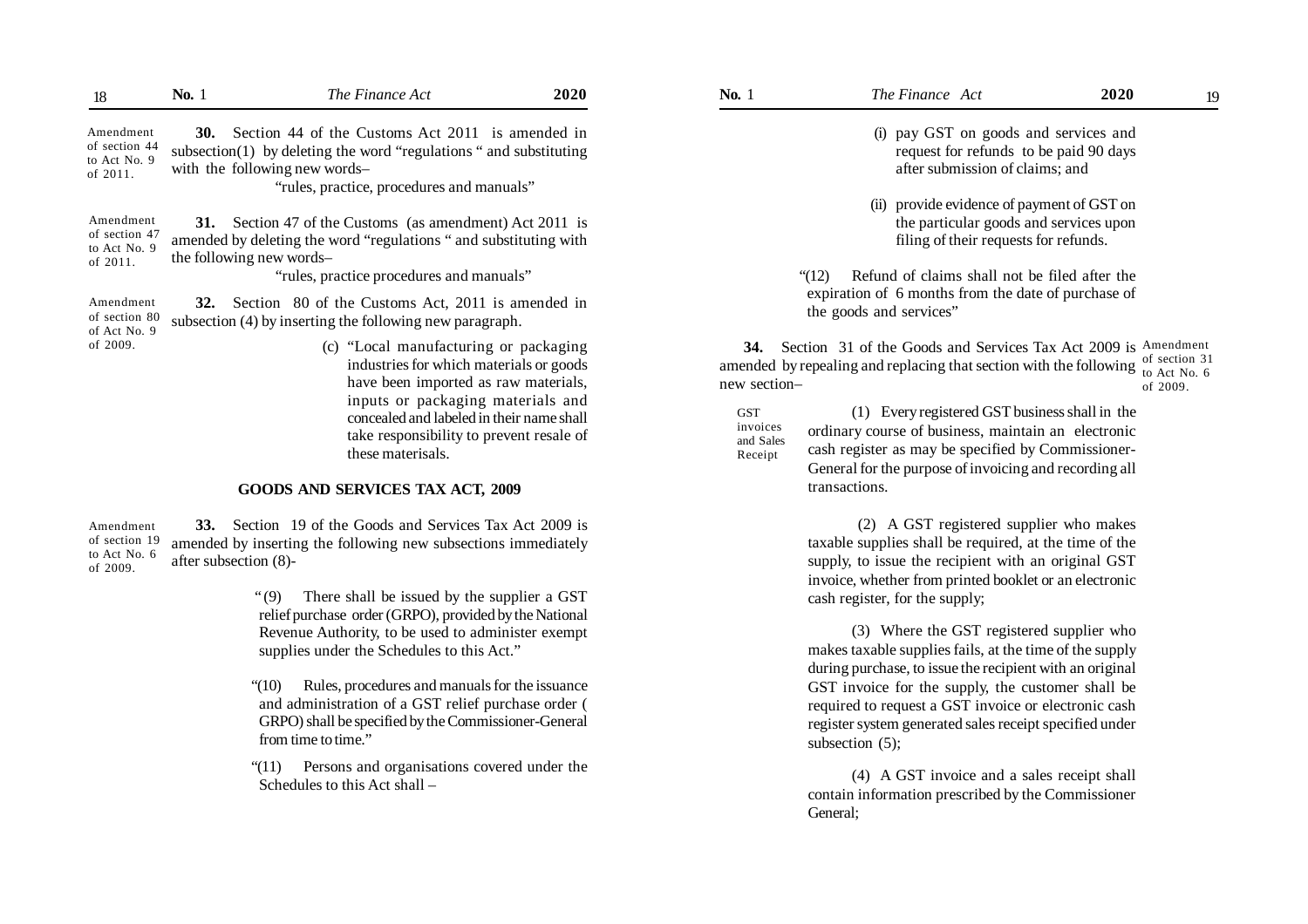(5) During the first 12 months of the GST becoming chargeable under this Act, the GST invoice issued by the registered person shall be the invoice printed by the National Revenue Authority under the authority and direction of the Minister responsible for finance, for the use of the registered person or the electronic cash register system generated sales receipt;

(6) A person who is issued or authorized to use an electronic cash register, shall not use GST invoice booklet printed and issued by the National Revenue Authority for issuance of sales receipt, but shall use an electronically generated invoice from the cash register."

(7) A GST registered supplier who makes taxable supplies and fails, at the time of the supply during purchase, to issue the recipient with an original GST invoice for the supply, commits an offence and is liable to pay an administrative fine of Le10,000,000.00 or on conviction, to a fine of Le20,000,000.00 or to imprisonment for a term not exceeding three years, or to both such fine and imprisonment"

| Amendment                     |         |  | <b>35.</b> Section 37 of the Goods and Services Tax Act 2009 is |
|-------------------------------|---------|--|-----------------------------------------------------------------|
| of section 37<br>to Act No. 6 | amended |  |                                                                 |
| of 2009.                      |         |  | (a) in subsection $(1)$ by repealing and replacing              |
|                               |         |  | that subsection with the following new                          |
|                               |         |  | $subsection-$                                                   |

"(1) A taxpayer shall, not later than the end of the month following the tax period, lodge a GST return together with a schedule detailing claims for both inputs and output GST for each tax period".

(b) by inserting the following new subsection immediately after subsection (1)

(1A) "The schedule referred to in subsection (1) shall contain the following information –

- (a) name of person from which the input tax is acquired from,
- (b) TIN,
- (c) name and address of the supplier,
- (d) description of goods and services or input,
- (e) total value of Goods and services or input acquired,
- (f) value of GST on inputs
- (g) the aggregate of total input acquired from each supplier; and
- (h) any other information deem necessary by the Commissioner-General:
- (c) in subsection (2) by inserting the following paragraph immediately after paragraph (c)–

"(d) be accompanied by a schedule of all deductions"

(d) by repealing and replacing subsection (4) with the following new subsection–

> "(4) Registered GST trader shall input daily sales data in the electronics cash register and file their GST returns and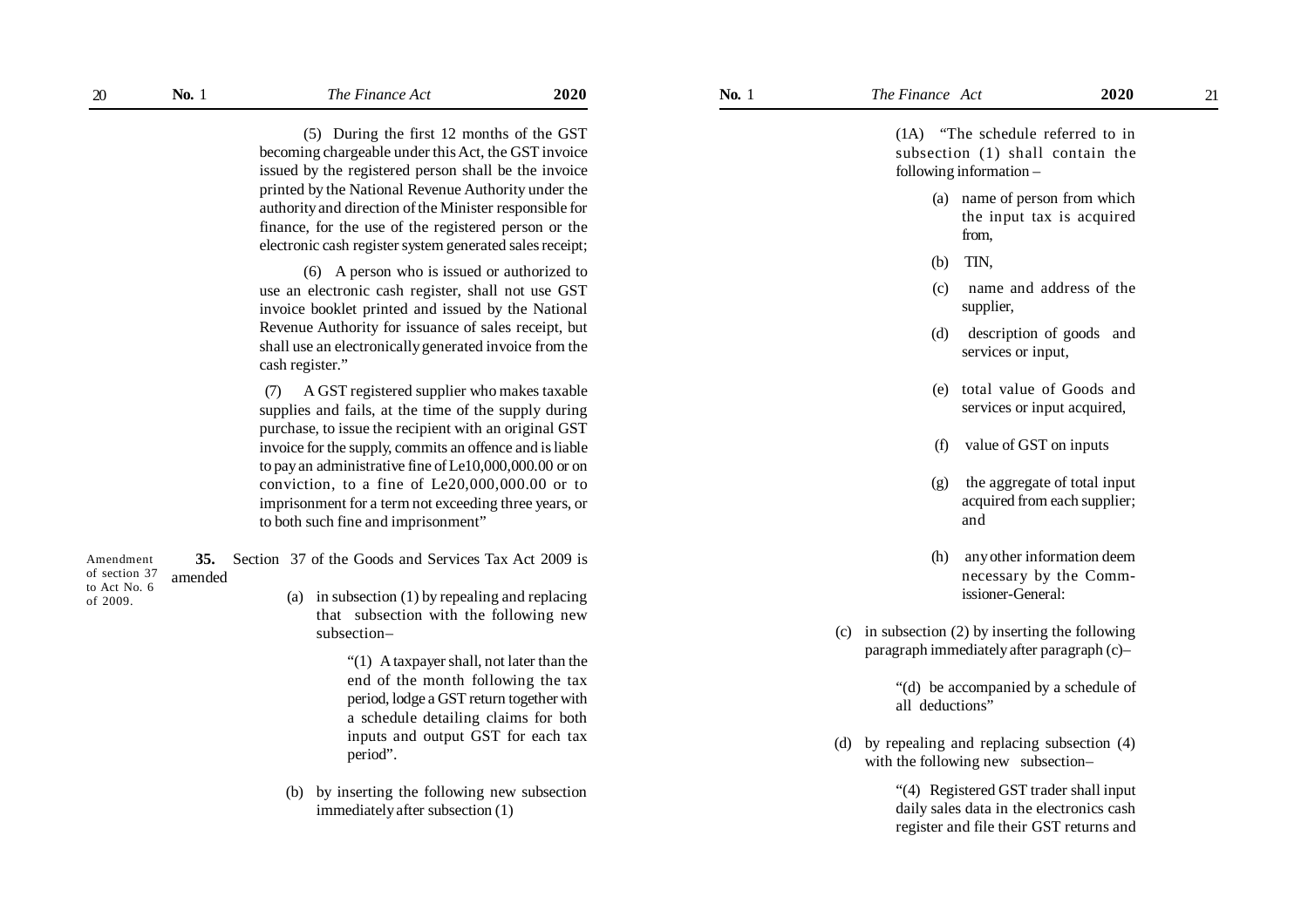| 22                                                   | <b>No.</b> 1                                                           | The Finance Act                                                                                                                                                                                                                                                                                                            | 2020 | <b>No.</b> 1                                                                                               | The Finance Act                                                                                                                                                                                                                                               | 2020          | 23 |
|------------------------------------------------------|------------------------------------------------------------------------|----------------------------------------------------------------------------------------------------------------------------------------------------------------------------------------------------------------------------------------------------------------------------------------------------------------------------|------|------------------------------------------------------------------------------------------------------------|---------------------------------------------------------------------------------------------------------------------------------------------------------------------------------------------------------------------------------------------------------------|---------------|----|
|                                                      |                                                                        | make payment of GST liabilities through<br>the Integrated Tax Administration<br>System (ITAS) administered by the<br>National Revenue Authority".                                                                                                                                                                          |      |                                                                                                            | <b>Description:</b> Services within the international<br>airport zone, including handling, profiling,<br>airline catering, airline fuel, lounge, cargo,<br>screening"                                                                                         |               |    |
| Amendment<br>of Schedule<br>to Act No. 6<br>of 2009. | Act 2009 is amended by-<br>(a)                                         | <b>36.</b> The Second Schedule to the Goods and Services Tax<br>repealing and replacing item 10 with the following new item<br>"(10) Supply: Financial services<br><b>Description:</b> Financial services, except where                                                                                                    |      |                                                                                                            | "(24) Supply: buses imported exclusively for<br>commercial public transportation<br><b>Description:</b> A one-time import of least 10<br>buses with sitting capacity of not less than 18-<br>seats imported for commercial use for transporting<br>passengers |               |    |
|                                                      |                                                                        | consideration payable is by way of an expressed<br>fee or commission on a transaction. For the purposes<br>of item 10 Financial Services mean operations of<br>financial institutions licensed, regulated and<br>supervised under the Bank of Sierra Leone Act, 2019<br>or any other similar enactment and include but not |      | 37.                                                                                                        | THE PUBLIC PROCUREMENT ACT 2016<br>Section 36 of the Public Procurement Act 2016 is amended Amendment                                                                                                                                                         |               |    |
|                                                      |                                                                        |                                                                                                                                                                                                                                                                                                                            |      | in subsection (1) by deleting the word "may" to Act No. 1<br>(a)<br>and substituting with the word "shall" | of 2016.                                                                                                                                                                                                                                                      | of section 36 |    |
|                                                      |                                                                        | limited to Commercial Banks, Financial Associations,<br>micro-finance institutions, Apex Bank and<br>Cooperatives, Capital markets, Discount Houses,                                                                                                                                                                       |      |                                                                                                            | by inserting the following new subsections<br>(b)<br>immediately after subsection (3)-                                                                                                                                                                        |               |    |
|                                                      |                                                                        | Home Mortgage Finance, Leasing Companies and<br>Foreign Exchange Bureaux.                                                                                                                                                                                                                                                  |      |                                                                                                            | " $(4)$ Subject to subsection $(1)$ , all<br>contracts to be awarded by or through                                                                                                                                                                            |               |    |
|                                                      | (b)                                                                    | inserting the following new items immediately after item 21.                                                                                                                                                                                                                                                               |      |                                                                                                            | central government or local government<br>for all goods, works or services that can                                                                                                                                                                           |               |    |
|                                                      | "(22) Limitation: telecommunications services<br>without consideration |                                                                                                                                                                                                                                                                                                                            |      |                                                                                                            | be produced or obtained locally, shall<br>for the benefit of the local community,<br>be awarded in favour of bidders who                                                                                                                                      |               |    |
|                                                      |                                                                        | Decembrian: Any free or promotional call or                                                                                                                                                                                                                                                                                |      |                                                                                                            | are current permanent residents in the                                                                                                                                                                                                                        |               |    |

**Description**: Any free or promotional call or date use that exceeds 10 percent of the total billable and unbillable calls and date use, as provided for in the second schedule to the Goods and Services Tax Act, 2009, shall be charged at the existing fair market price of Le650 per minute, or the applicable rate from time to time, for both voice and date use.

"(23) **Supply**: services in the aviation industry within Sierra Leone

#### **THE PUBLIC PROCUREMENT ACT 2016**

- **37.** Section 36 of the Public Procurement Act 2016 is amended Amendment (a) in subsection (1) by deleting the word "may" to Act No. 1 of section 36
	- and substituting with the word "shall" of 2016.
	- (b) by inserting the following new subsections immediately after subsection (3)-

"(4) Subject to subsection (1), all contracts to be awarded by or through central government or local government for all goods, works or services that can be produced or obtained locally, shall for the benefit of the local community, be awarded in favour of bidders who are current permanent residents in the locality or district.

Provided that an individual to whom a permanent resident status under this provision is being considered shall reside continuously in the locality of interest to the bidding process for 183 days in any calendar year.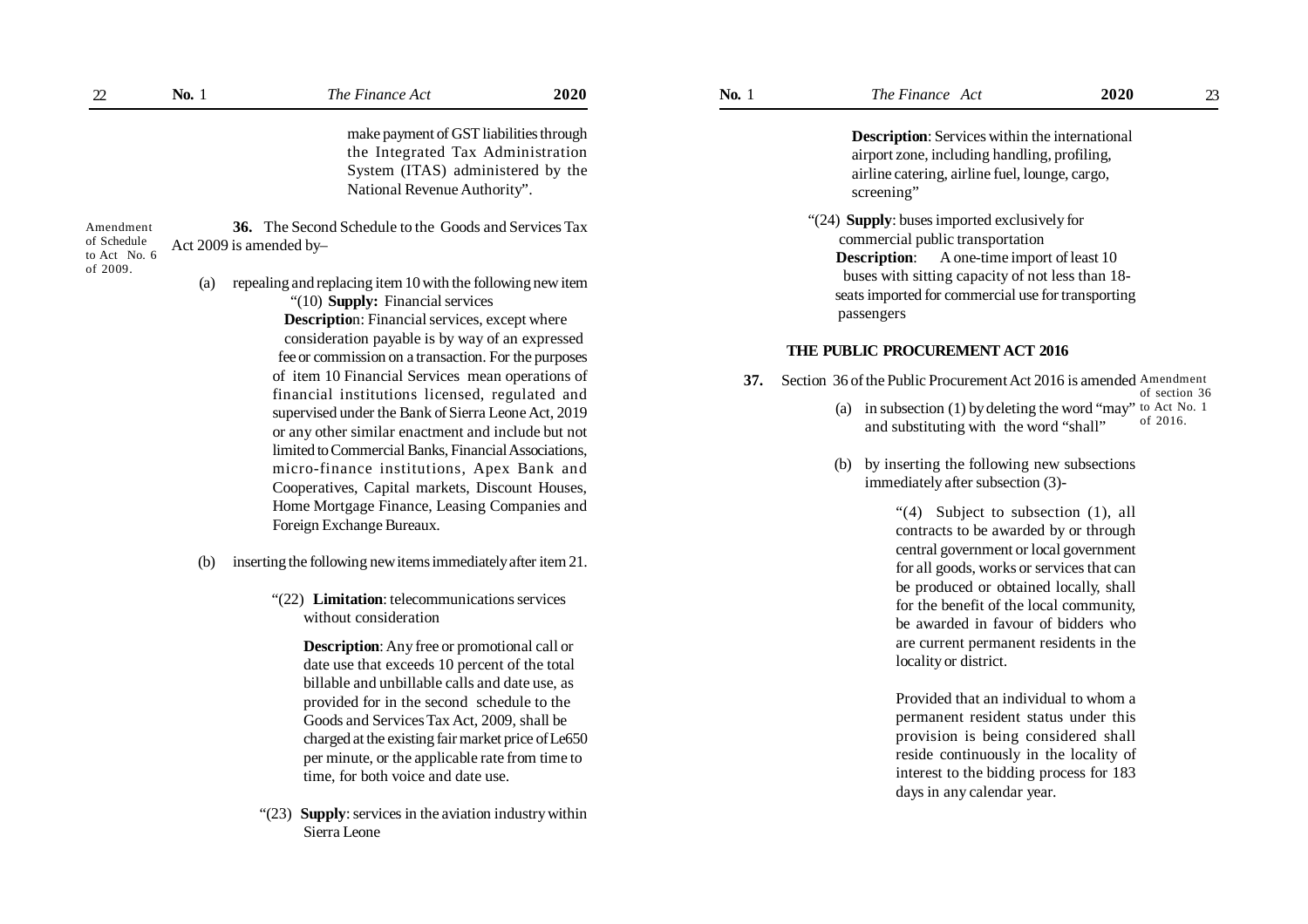(5) Subject to subsection (1), the threshold for the application of a margin of preference in the award of a contract for works, shall apply to contracts below Le 500,000,000.00"

**38.** Section 46 of the Public Procurement Act 2016 is amended by inserting the following new subsection immediately after subsection (2)- Amendment of section 46 to Act No. 1. of 2016.

> "(3) Notwithstanding subsections (1) and (2) the President may grant approval for the use of sole source, in respect of the procurement of sensitive security-related goods, works and services for use by the President and Vice President , on a case by case basis."

**39.** The First Schedule to the Public Procurement Act 2016 is amended by repealing and replacing paragraphs (2), (3),(4) and (5) with the following new paragraphs– Amendment of first schedule to Act No. 1 of 2016.

> "2. Request for Quotation shall be used when the estimated value of the procurement is below:

- (a) Le 100.00 million in the case of contracts for the procurement of goods,
- (b) Le 200.00 million in the case of contracts for the procurement of works,
- (c) Le 100.00 million in the case of contracts for the procurement of services.
- 3. National Competitive Bidding (N.C.B.) shall be used when the estimated value of the procurement is above:
- (a) Le 100.00 million in the case of contracts for the procurement of goods,
- (b) Le 200.00 million in the case of contracts for the procurement of works,
- (c) Le100.00 million in the case of contracts for the procurement of services,
- 4. International Competitive Bidding (I.C.B.) shall be used when the estimated value of the procurement is above:
	- (a) Le 5.00 billion in the case of contracts for the procurement of goods,
	- (b) Le 8.00 billion in the case of contracts for the procurement of works,
	- (c) Le5.00 billion in the case of contracts for the procurement of services,

#### **THE PUBLIC FINANCIAL MANAGEMENT ACT 2016**

**40.** Section 23 of the Public Financial Management Act 2016 is Fiscal amended by the deletion in subsection (1) of the word **"seventh''** and Strategy the addition of the word: **"tenth'**' to read: Statement

(1) Not later than the end of the **tenth** month of every financial year, the Minister shall with approval of the Cabinet prepare and lay before Parliament for its information a Fiscal Strategy which contains.

**41.** Section 33 of the Public Financial Management Act 2016 is Submission of amended by the deletion in subsection (1) of the word **"two months** State Budget**before the beginning of the ''** and the addition of the word: "**six weeks to the end of the''** to read: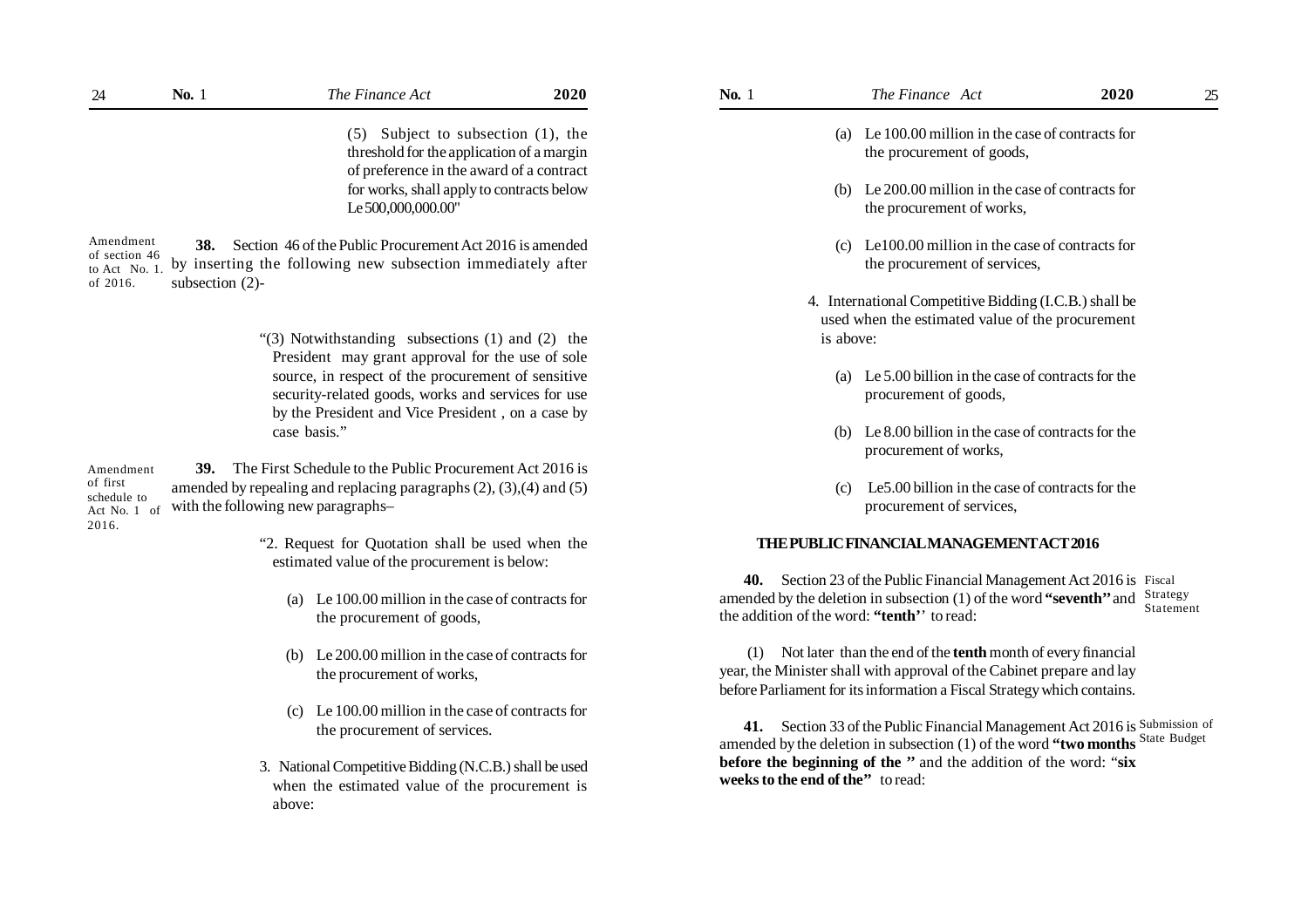(1) The state budget shall be laid before Parliament by the Minister not later than six weeks to the end of the financial year to which it relates.

#### **EXTRACTIVE INDUSTRIES REVENUE ACT, 2018**

**42.** Section 43 of the Extractive Industries Revenue Act 2018 is amended by repealing and replacing subsection (1) with the following new section– Amendment of section 43of Act No 11 of 2018.

- "(1) A person who is liable to pay royalties under-
	- (a) subsection (3) of section 3;
	- (b) subsection 3 of section 21; or
	- (c) subsections (3) of section 3 and subsections (3) of section 21

shall file with the Commissioner-General a return of royalties and make payment at the time the royalties should be paid."

43. Section 50 of the Extractive Industries Revenue Act 2018 Amendment is amended by repealing and replacing subsection (8) with the  $\frac{\text{of section 50}}{\text{of } \text{Act } \text{No } 11}$ following new subsection– of Act No 11 of 2018.

> "(8) In this section, "relevant licence holder" means the holder of-

- (a) mining licence and exploration licence, where the Minister responsible for finance has notified the holder in writing that this section applies;
- (b) large-scale mining and exploration licences; or
- (c) petroleum licence.

44. The First Schedule to the Extractive Industries Revenue Amendment Act 2018 is amended in Part III by repealing and replacing  $\frac{\text{of schedule to}}{\text{Act No}}$ subparagraph (1) of paragraph 7 with the following new paragraph– 2018. Act No. 11 of

> 7 (1) The rate of mineral resource rent tax for a year of assessment is calculated by using the following formula-

# 40 percent minus Income Tax Rate 100 percent minus Income Tax Rate

**45.** The Second Schedule to the Extractive Industries Amendment Revenue Act 2018 is amended in Part III by repealing and replacing of schedule to subparagraph (1) of paragraph 6 with the following new paragraph -  $\frac{1}{2018}$ . Act No. 11 of

> 6 (1) The rate of petroleum resources rent tax for a year of assessment is calculated by using the following formula-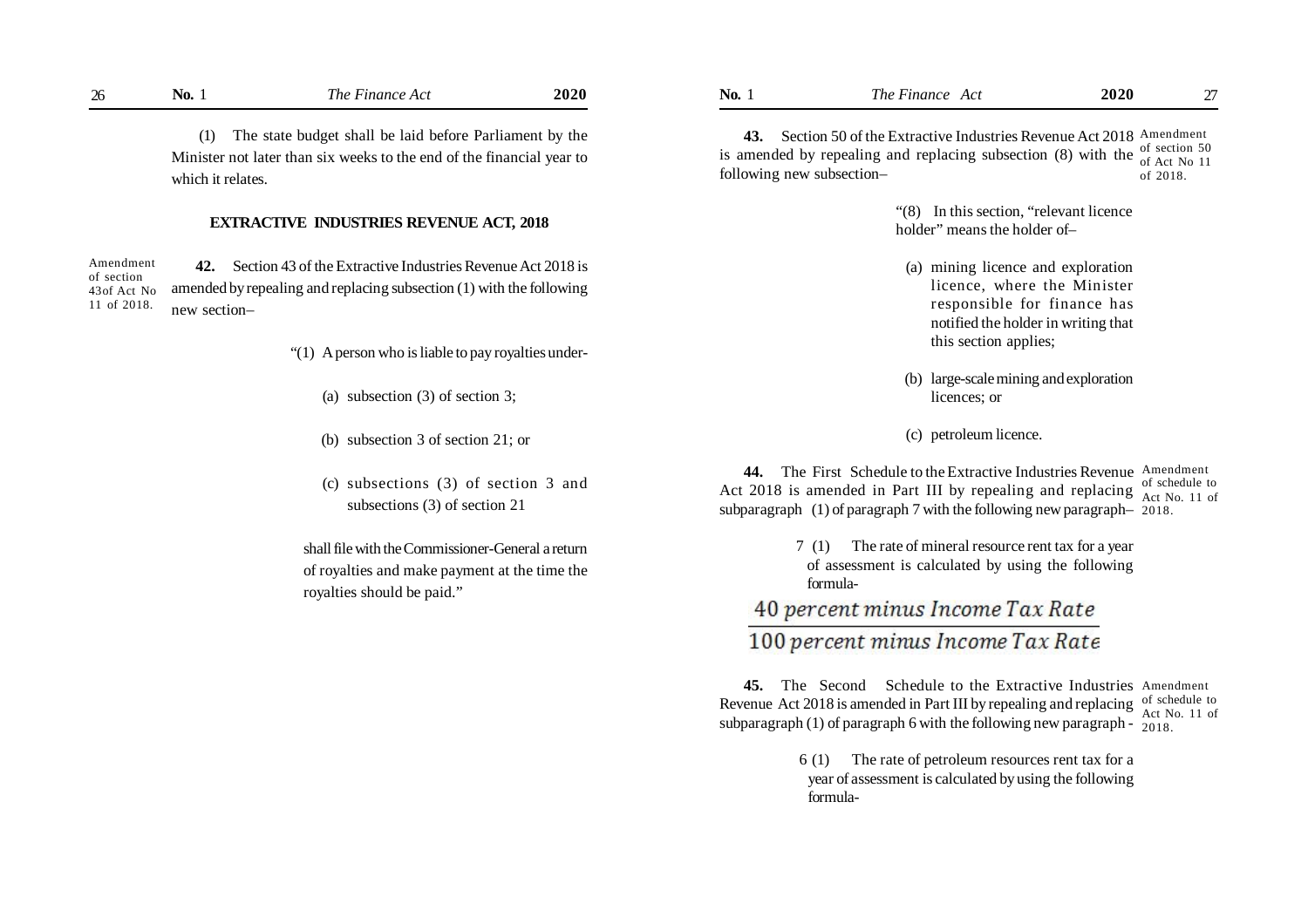58 percent minus Income Tax Rate 100 percent minus Income Tax Rate

### **FINANCE ACT 2019**

**46.** Section 15 of the Finance Act 2019 is amended by deleting the first sentence and substituting in with the following new sentence– Amendment of section 15 of Act No. 1 of 2019.

 **"**Section 26A of the Telecommunications Act 2006 as amended in Finance Act 2017 is amended by"

#### **GENERAL PROVISIONS**

**47.** (1) There shall be established a committee to be known as the National Tariff Committee within the ministry responsible for finance. Establishment of National Tariff Committee.

> (2) The National Tariff Committee shall be responsible for the following –

- (a) advising the Government on tariff measures to-
	- (i) provide protection to the local industries;
	- (ii) improve the competitiveness of local industries;
	- (iii) promote exports from Sierra Leone;
	- (iv) counter dumping and unfair trade practices adopted in respect of imports to Sierra Leone
- (b) liaising with the ECOWAS Commission on CET Rates amendments;
- (c) any other matter relating to especially tariff measure.

(3) The National Tariff Committee shall consist of the following members –

- (a) the Ministry responsible for finance which shall chair the Committee;
- (b) the Ministry responsible for trade;
- (c) the Ministry responsible for agriculture;
- (d) the National Revenue Authority;
- (e) 2 representatives of which one shall be a woman from the private sector appointed by the Minister responsible for finance
- (f) any other relevant institution deemed to be necessary by the Minister responsible for finance

 **48.** The fees, rates and charges for outlined services relating to the operations of– Fees, rates and charges of MDAs.

- (a) the ministry responsible for fisheries and marine resources;
- (b) the ministry responsible for tourism; and
- (c) the National Civil Registration Authority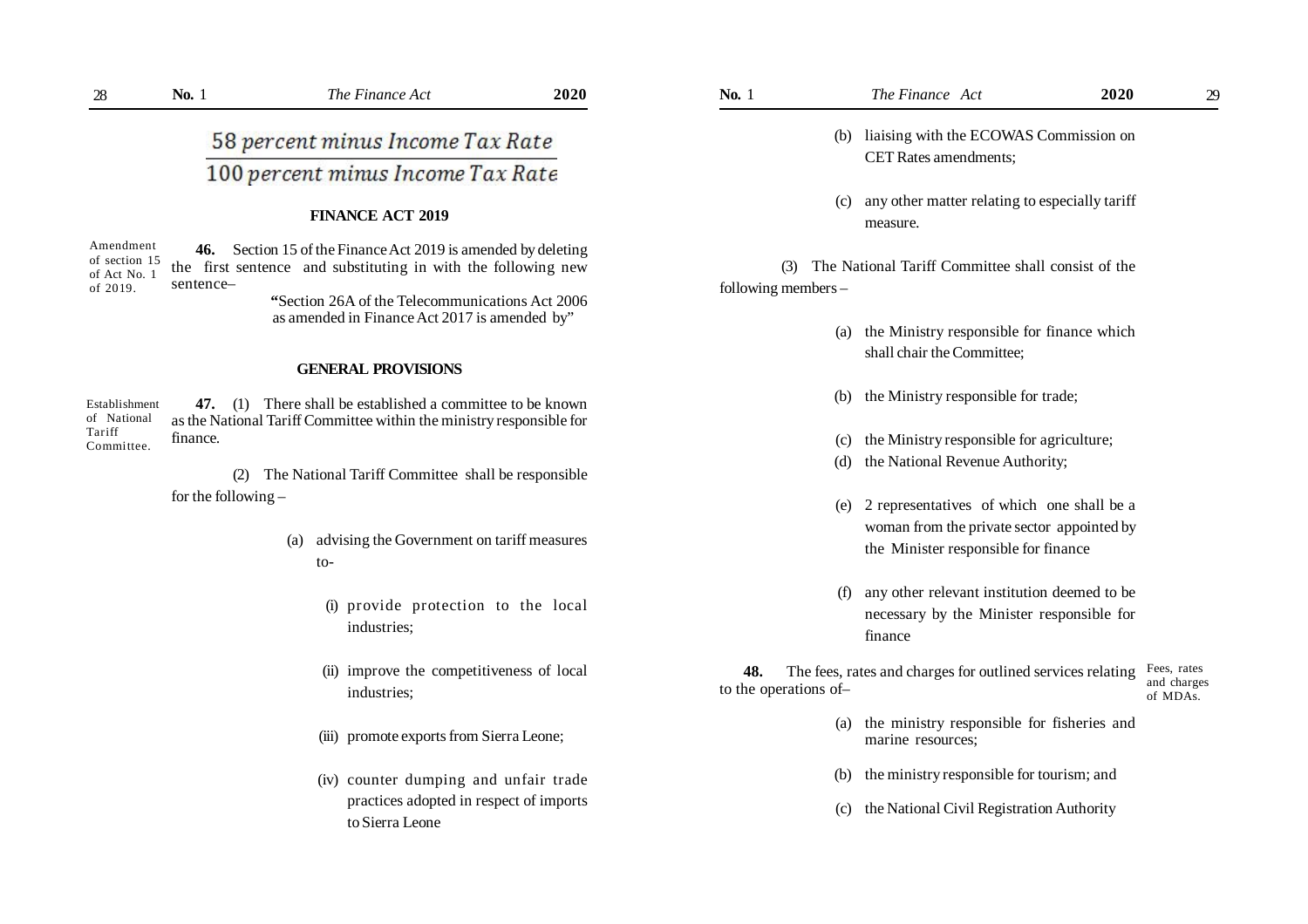| $\sim$<br>$\sim$ | NO. | ---<br>∖ne<br>- пап. | N 4 | NU | $\overline{ }$<br>! ne<br>AС<br><i>что</i> | $\mathbf{a}$<br>ZUZ |  |
|------------------|-----|----------------------|-----|----|--------------------------------------------|---------------------|--|
|                  |     |                      |     |    |                                            |                     |  |

shall be as set out in the Shedule.

Issuance of visa on arrival.

**49.** (1) Visa for arriving passengers or persons of countries approved by the authorities, entering Sierra Leone, shall be issued on arrival.

(2) For the purposes of subsection (1), "visa on arrival" means to obtain a visa on arrival at an international airport or a border crossing points in order to enter Sierra Leone.

#### **SCHEDULE**

#### **1. MINISTRY OF FISHERIES AND MARINE RESOURCES**

## I**NDUSTRIAL FISHING LICENCES**

# CATEGORY A1- SHRIMP TRAWLERS AND A2 CEPHALOPOD TRAWLERS

| <b>PERIOD</b> | <b>FEES (USD)</b> | <b>ROYALTIES (USD)</b> |  |  |
|---------------|-------------------|------------------------|--|--|
| 3 months      | US\$150 per GRT   | $12,000$ per vessel    |  |  |
| 6 months      | US\$ 250 per GRT  | $17,250$ per vessel    |  |  |
| 12 months     | US\$380 per GRT   | $30,250$ per vessel    |  |  |

# CATEGORY A3- DEMERSAL AND A4 PELAGIC TRAWLER/MIDWATER **TRAWLERS**

| <b>PERIOD</b> | <b>FEES (USD)</b>             | <b>ROYALTIES (USD)</b> |
|---------------|-------------------------------|------------------------|
| 3 months      | US\$120 per GRT               | 10,000 per vessel      |
| 6 months      | US\$200 per GRT               | $17,250$ per vessel    |
| 12 months     | US\$300 per GRT               | $25,050$ per vessel    |
| 12 months     | US\$ 200 per GRT <sup>a</sup> | 30,000 per vessel $a$  |

(Vessels under categories A1 – A4 are to pay an additional fee for Fisheries Protection, Statistics and Research and Fisheries Observer)

a Specifically for trawlers of 1000 GRT and above.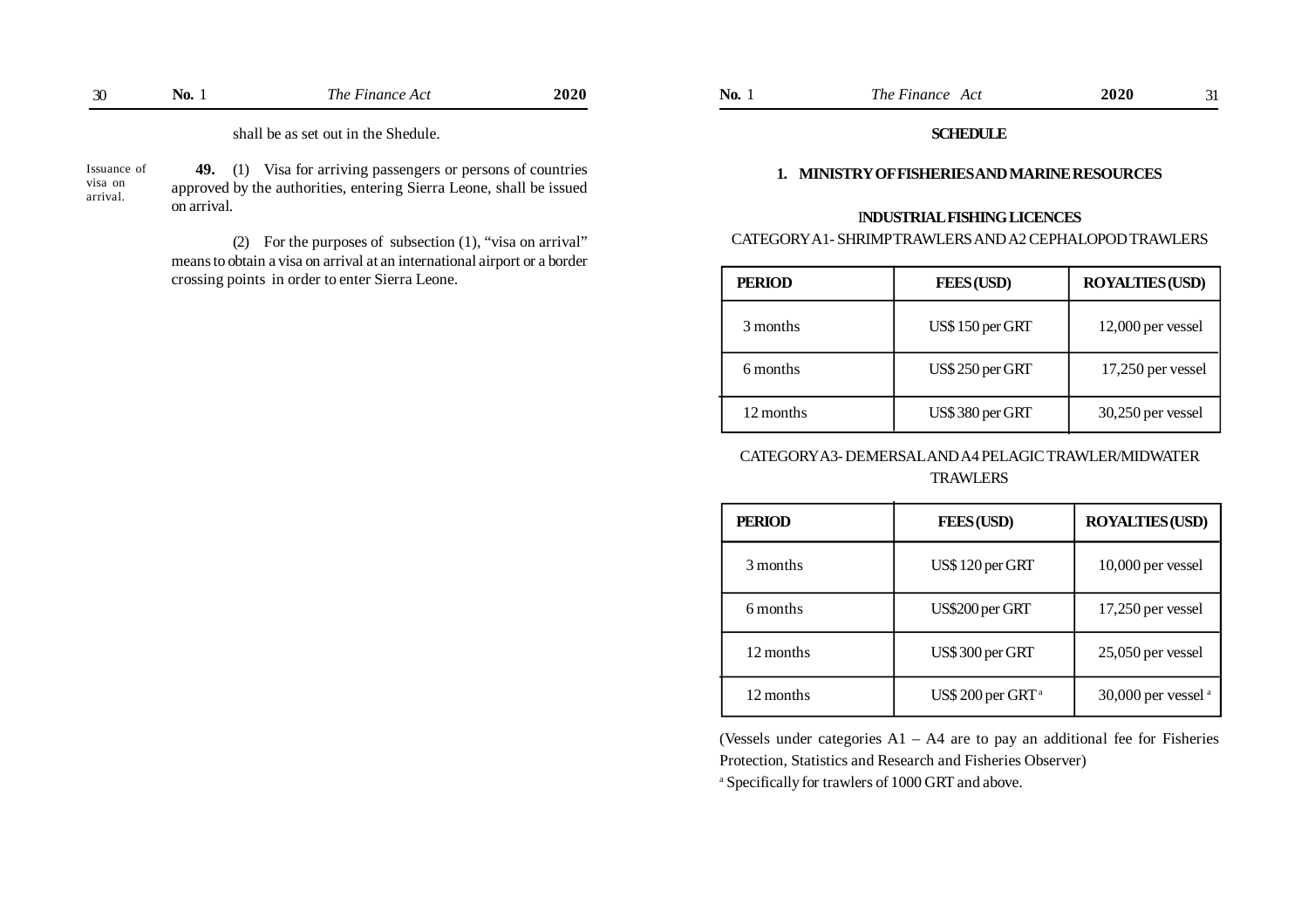| $\sim$<br>◡ | 'NO. | l he<br><i>uun</i><br>. | 2020 | NO. | $l'$ ha<br><b>TTA</b><br>$\sim$ $\sim$<br>www.<br>1 U | 90<br>$\sim$<br>ZUZU |  |
|-------------|------|-------------------------|------|-----|-------------------------------------------------------|----------------------|--|
|             |      |                         |      |     |                                                       |                      |  |

#### **CATEGORY A5- TUNA PURSE SEINERS**

| <b>PERIOD</b> | <b>FEES (USD)</b>      | <b>ROYALTIES</b> |
|---------------|------------------------|------------------|
| 6 months      | US\$ 35,000 per vessel | Nil              |
| 12 months     | US\$ 60,000 per vessel | Nil              |

# **CATEGORY A6- TUNA LONG LINER**

| <b>PERIOD</b> | <b>FEES(USD)</b>       | <b>ROYALTIES</b> |
|---------------|------------------------|------------------|
| 6 months      | US\$ 28,000 per vessel | Nil              |
| 12 months     | US\$45,000 per vessel  | Nil              |

# **CATEGORY A7- PURSE SEINERS FOR SMALL PELAGICS**

| <b>PERIOD</b> | <b>FEES (USD)</b>      | <b>ROYALTIES</b> |
|---------------|------------------------|------------------|
| 6 months      | US\$ 35,500 per vessel | Ńі               |
| 12 months     | US\$42,000 per vessel  | Nil              |

(Vessels under categories  $AS - A7$  are to pay an additional fee for Fisheries Protection and Statistics and Research)

|  | No. | The Finance Act | 2020 |
|--|-----|-----------------|------|
|--|-----|-----------------|------|

# **SEMI-INDUSTRIAL FISHING VESSEL DECKED**

### CATEGORY C1- DECKED SEMI- INDUSTRIAL FISHIPPING VESSELS

| <b>PERIOD</b> | <b>FEES (USD)</b>      | <b>ROYALTIES (USD)</b>  |
|---------------|------------------------|-------------------------|
| 6 months      | US\$ 10,000 per vessel | US\$ $5,000$ per vessel |
| 12 months     | US\$ 20,000 per vessel | US\$ 7,500 per vessel   |

(Vessels under categories C1 are to pay an additional fee for Fisheries Protection and Statistics and Research)

# **1. SEMI-INDUSTRIAL FISHING VESSELS UNDECKED**

# CATEGORY C2 –STD 5-10 CANOE

| <b>PERIOD</b> | <b>FEES</b>                    | <b>ROYALTIES</b> |
|---------------|--------------------------------|------------------|
| 12 months     | Le 1,000,000.00 <sup>a</sup>   | Nil              |
| 12 months     | Le $1,500,000.00^{\mathrm{b}}$ | NïL              |

a includes snapper, capital morel mackerel canoes/boats

b Cuta canoes/boats

# **CATEGORY-C3: GHANA TYPE CANOE**

| <b>PERIOD</b> | FEES                      | <b>ROYALTIES</b> |
|---------------|---------------------------|------------------|
| 12 months     | Le $1,500,000.00^{\circ}$ | Nil              |

a includes herring canoes/boats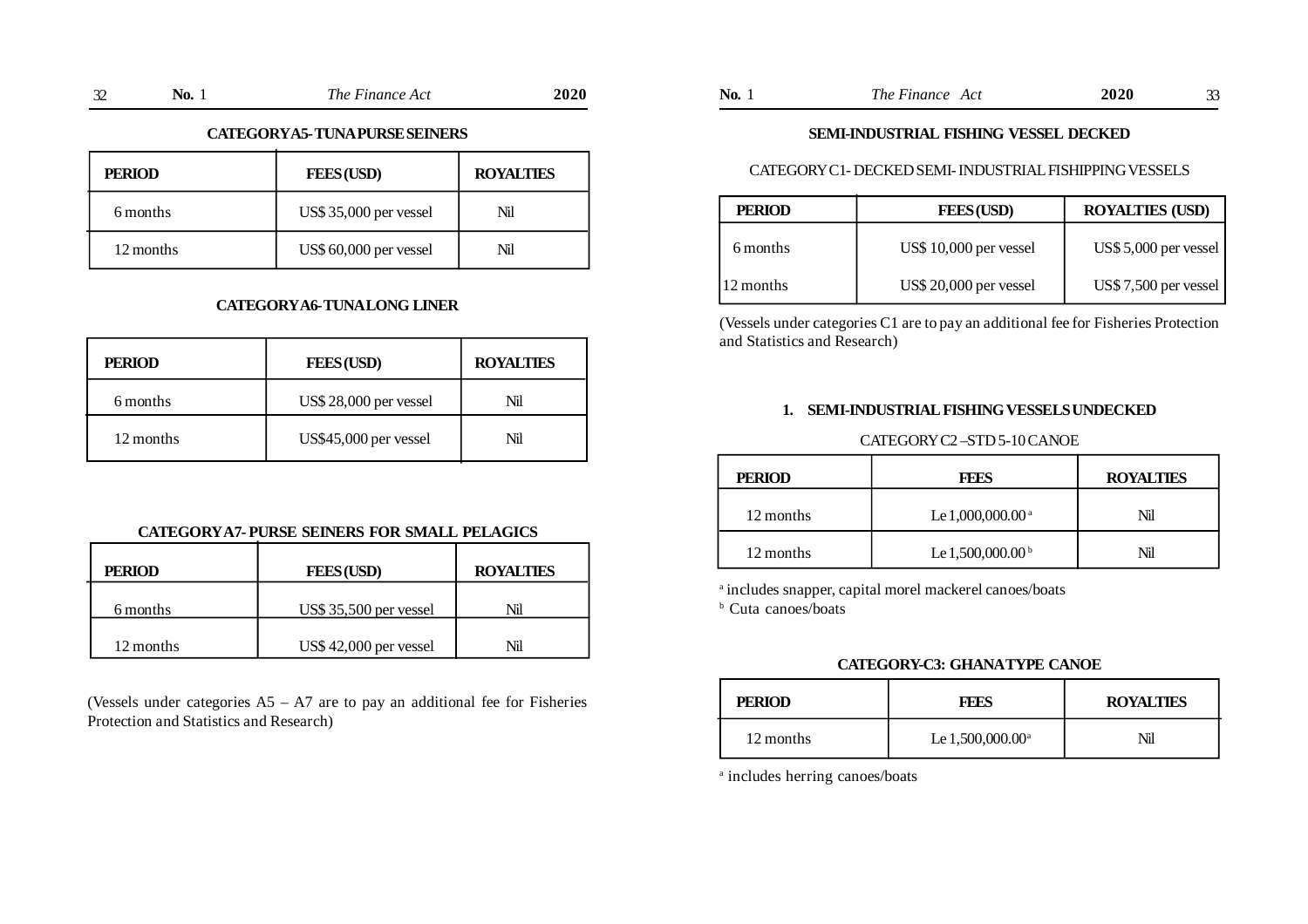| 34<br>◡ | N0. | The Finance Act | 2020 |
|---------|-----|-----------------|------|
|---------|-----|-----------------|------|

#### **CATEGORY-C4: LOBSTER FISHING CANOE**

| <b>PERIOD</b> | FEES            | <b>ROYALTIES</b> |
|---------------|-----------------|------------------|
| 12 months     | Le 3,000,000.00 | Nil              |

# **CATEGORY-C4: "UMBRELLA FISH", "SHOVEL NOSE" AND SHARK CANOES**

| <b>PERIOD</b> | FEES            | <b>ROYALTIES</b> |
|---------------|-----------------|------------------|
| 12 months     | Le 3,000,000.00 | Nil              |

# **CATEGORY- C4: FOREIGN CANOE**

| <b>PERIOD</b> | <b>FEES(USD)</b> | <b>ROYALTIES</b> |
|---------------|------------------|------------------|
| 12 months     | US\$4,000        | Nil              |

### **TRANSHIPMENT** CATEGORY- B4 TRANSHIPMENT VESSEL (CARRIER)<sup>a</sup>

| <b>PERIOD</b> | <b>FEES (USD)</b>      | <b>ROYALTIES</b> |
|---------------|------------------------|------------------|
| 6 months      | US\$ 24,375 per vessel | Nil              |
| 12 months     | US\$ 35,000 per vessel | Nil              |

<sup>a</sup> Vessels under this category are subjected to pay export fees of \$ 0.5 per 20 kg carton of fish

# CATEGORY- B5: PER TRANSHIPMENT VESSEL (CARRIER) <sup>a</sup>

| <b>PERIOD</b>     | <b>FEES (USD)</b>    | <b>ROYALTIES</b> |
|-------------------|----------------------|------------------|
| One Transshipment | US\$7,500 per vessel | Nil              |

<sup>a</sup> Vessels under this category are subjected to pay export fees of \$ 0.5 per 20 kg carton of fish

| . . | NO. | $F$ <i>inance</i> $\wedge$<br>l he<br>AC | 2020 | 'NO. | Finance<br>1 he<br>AC <sup>t</sup> | <b>2020</b> | $\sim$ |
|-----|-----|------------------------------------------|------|------|------------------------------------|-------------|--------|
|-----|-----|------------------------------------------|------|------|------------------------------------|-------------|--------|

### **TRANSSHIPPING FISHING VESSELS** CATEGORY-B6: SIERRA LEONE FISHING LICENCE

| <b>PERIOD</b>     | <b>FEES (USD)</b>                        | <b>ROYALTIES</b> |
|-------------------|------------------------------------------|------------------|
| One Transshipment | US\$ 700 per vessel per<br>transshipment | Nil              |

#### CATEGORY-B7: FOREIGN FISHING LICENCE

| <b>PERIOD</b>     | <b>FEES (USD)</b>                          | <b>ROYALTIES</b> |
|-------------------|--------------------------------------------|------------------|
| One Transshipment | US\$ 2,000 per vessel per<br>transshipment | Nil              |

#### CATEGORY B8 - SUPPLY VESSEL LOCAL CARRIERS

| <b>PERIOD</b> | <b>FEES</b> (USD)    | <b>ROYALTIES</b> |
|---------------|----------------------|------------------|
| 12 months     | US\$7,500 per vessel | Nil              |

# **FISHERY SUPPORT AND PRROCESSING LICENCES**

CATEGORY-B1- PROCESSING PLANT AND ESTABLISHMENT

| <b>PERIOD</b> | <b>FEES (USD)</b>        | <b>ROYALTIES</b> |
|---------------|--------------------------|------------------|
| 6 months      | US\$ 25,000 <sup>a</sup> | Nil              |
| 12 months     | US\$ 42,250 <sup>a</sup> | Nil              |
| 12 months     | US\$ 15,000 <sup>b</sup> | Nil              |
| 12 months     | US\$ 5,000 $\text{°}$    | Nil              |
| 12 months     | US\$ 1,500 <sup>d</sup>  | Nil              |
| 12 months     | US\$ 2,000 <sup>e</sup>  | Nil              |
| 12 months     | <b>US\$ 1,000f</b>       | Nil              |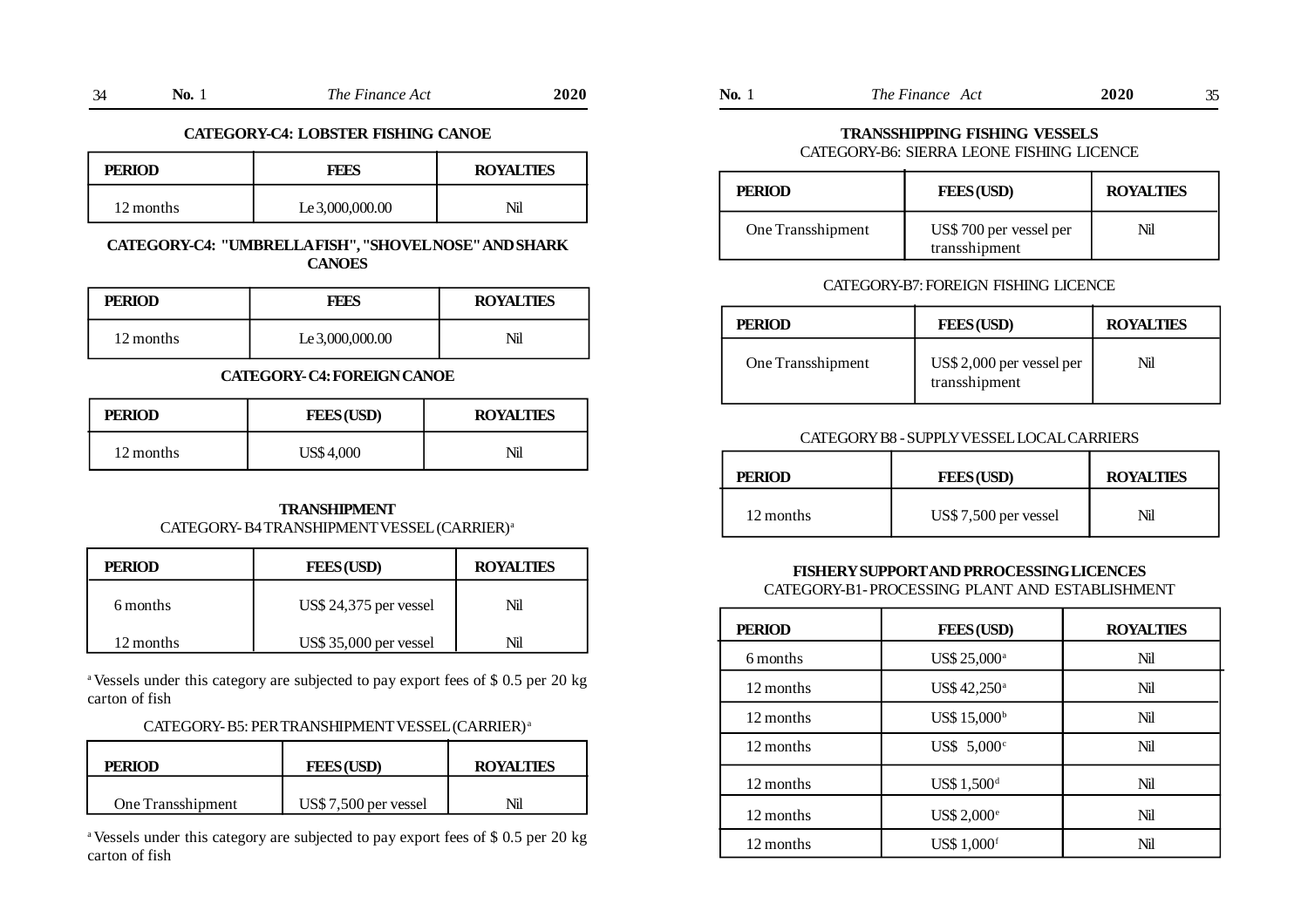<sup>a</sup>Fish Processing Plant with blast freezers, ice making machine, or cold room for processing fresh and frozen fish for export

bFish Processing Establishment with cold rooms (40 ft container size) and smoke ovens

c Fish Processing Establishment with cold rooms (20 ft container size) and smoke ovens/ "banda"

<sup>d</sup>Fish Processing Establishment with smoke ovens/ "banda"

<sup>e</sup>Fish Processing facility processing fish bladder for export

f Fish Processing facility salting and sun drying fish for export

#### **COLD ROOM**

| <b>PERIOD</b> | <b>FEES (USD)</b>       | <b>ROYALTIES</b> |
|---------------|-------------------------|------------------|
| 6 months      | US\$ 1,500 <sup>a</sup> | Nil              |
| 12 months*    | US\$ 3,000 <sup>a</sup> | Nil              |
| $6$ months**  | US\$ 2,000 <sup>b</sup> | Nil              |
| $12$ months** | US\$ 4,000 <sup>b</sup> | Nil              |

a Size in volume as a 20 ft container b Size in volume as a 40 ft container

#### **CATEGORY -B2: MOTHERSHIP FOR PROCESSING**

| <b>PERIOD</b> | <b>FEES (USD)</b>                   | <b>ROYALTIES</b> |
|---------------|-------------------------------------|------------------|
| 12 months     | US\$45,000 per processing<br>vessel | Nil              |

(Operators B1 and B 2 are to pay an additional fee for Fisheries Protection and Statistics and Research)

| 2020<br>-<br>$\sim$<br>Finance .<br>Finance<br>NO.<br>'NO.<br>AC<br>ı ne<br>AC'<br>1 ne | 2020 |  |
|-----------------------------------------------------------------------------------------|------|--|
|-----------------------------------------------------------------------------------------|------|--|

### **1. AQUACULTURE** CATEGORY -D1: SEMI COMMERCIAL AQUACULTURE

| <b>PERIOD</b> | <b>FEES (USD)</b>   | <b>ROYALTIES</b> |
|---------------|---------------------|------------------|
| 12 months     | US\$100 per company | Nil              |

## CATEGORY -D2: COMMERCIAL AQUACULTURE

| <b>PERIOD</b> | <b>FEES</b> (USD)     | <b>ROYALTIES</b> |
|---------------|-----------------------|------------------|
| 12 months     | US\$1,500 per company | Nil              |

#### **2. RECREATIONAL /SPORT FISHING**

| <b>PERIOD</b> | <b>CATEGORY</b>                                                             | <b>FEES (USD)</b> | <b>ROYALTIES</b> |
|---------------|-----------------------------------------------------------------------------|-------------------|------------------|
| 12 months     | Sport fishing establishment<br>with more than one $(1)$<br>vessels or boats | <b>US\$1,000</b>  | Nil              |
| 12 months     | Individual Sport Fishing<br>vessel with length up to<br>15m (LOA)           | <b>US\$300</b>    | Nil              |
| 12 months     | Individual Sport Fishing<br>canoes (ie STD 5-10 and<br>Ghana planked canoes | US\$250           | Nil              |
| 12 months     | Individual Sport Fishermen<br>with rods                                     | <b>US\$100</b>    | Nil              |
| 12 months     | Divers for fish and fishery<br>products                                     | <b>US\$100</b>    | Nil              |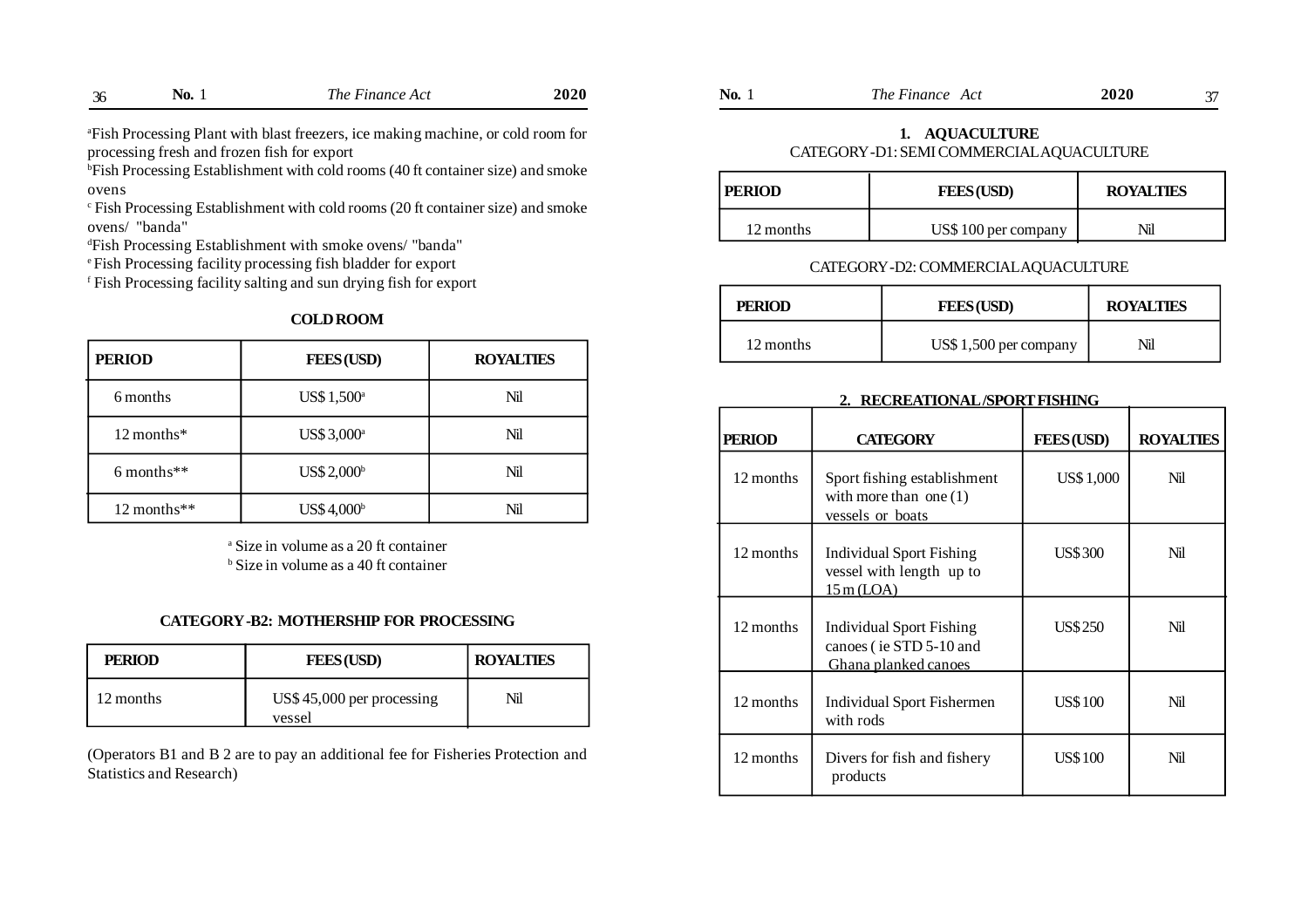# **SUPPLEMENTARY FEES SCHEDULE**

| <b>DETAILS</b>                                                                                                | <b>UNITS</b>                 | <b>AMOUNT</b>                                                                         |
|---------------------------------------------------------------------------------------------------------------|------------------------------|---------------------------------------------------------------------------------------|
| <b>Import Fee</b>                                                                                             | $20 \text{ kg}/\text{ctn}$   | Le 500                                                                                |
| Local Discharge                                                                                               | $20 \text{ kg} / \text{ctn}$ | Le 300                                                                                |
| Export levy: Fishing<br>companies with fishing<br>vessels that repatriate<br>sales proceeds                   | Per 20kg. ctn                | <b>US\$1.5</b>                                                                        |
| Export levy: Fishing<br>companies with fishing<br>vessels but does not<br>repatriate sales proceeds           | Per 20kg. ctn                | <b>US\$3.0</b>                                                                        |
| Export levy: Fish<br>Processing plants with<br>local partnership agreement<br>and majority shares             | Per 20kg. ctn                | <b>US\$2.0</b>                                                                        |
| Export fee for Fish<br>Processing plants with local<br>partnership agreement without<br>majority shares       | Per 20kg. ctn                | <b>US\$3.0</b><br>(croakers-<br>gwangwa,<br>lady etc.)                                |
|                                                                                                               |                              | US \$2.0 (Fin fish<br>species only,<br>crustaceans and<br>cephalopod not<br>included) |
| Export fee for Fish<br>Processing Plants<br>without local partnership<br>exportingcroakers<br>(gwangwa, lady) | Per 20kg. ctn                | <b>US\$3.0</b>                                                                        |

| $\sim$<br>M.<br>۰, |
|--------------------|
|--------------------|

**No.** 1 *The Finance Act* **2020 No.** 1 *The Finance Act* **2020** 38 39

# **SUPPLEMENTARY FEES SCHEDULE**

| <b>DETAILS</b>                                                                                                                  | <b>UNITS</b>         | <b>AMOUNT</b>     |
|---------------------------------------------------------------------------------------------------------------------------------|----------------------|-------------------|
| Export fee for smoked Fish<br>by companies operating<br>fishing vessel                                                          | Per 20kg. ctn        | <b>US\$3.0</b>    |
| Export fee for smoked Fish<br>by other businesses or<br>individuals                                                             | Per 20kg. ctn        | <b>US\$5.0</b>    |
| <b>Export Fees for crustaceans</b><br>(shrimps, lobsters, crabs etc.)<br>caught by vessels other than<br><b>Shrimp Trawlers</b> | Per 20kg. ctn        | <b>US\$5.0</b>    |
| Export fees for cephalopods<br>(squids, octopus etc.)<br>caught by vessels<br>other than Cephalopod Trawlers                    | Per 20kg. ctn        | <b>US\$5.0</b>    |
| Export fee for Fish bladder                                                                                                     | Per kg.              | <b>US\$2.0</b>    |
| Export fee for sea cucumber                                                                                                     | Per kg. ctn          | <b>US\$3.0</b>    |
| Entry clearance permit for<br>fishing vessels                                                                                   | Per vessel           | US \$1,000        |
| Letter of intent for newly<br>established fishing company                                                                       | Per request          | <b>US\$ 5,000</b> |
| Fish Bladder Processing facility                                                                                                | Per facility/ year   | <b>US\$2,000</b>  |
| <b>Fisheries Protection</b>                                                                                                     | Per vessel/year      | US \$1,000        |
| Fisheries Statistics & Research                                                                                                 | Per vessel/year      | <b>US\$500</b>    |
| <b>Fisheries Observer Fee</b>                                                                                                   | Per vessel per month | <b>US\$500</b>    |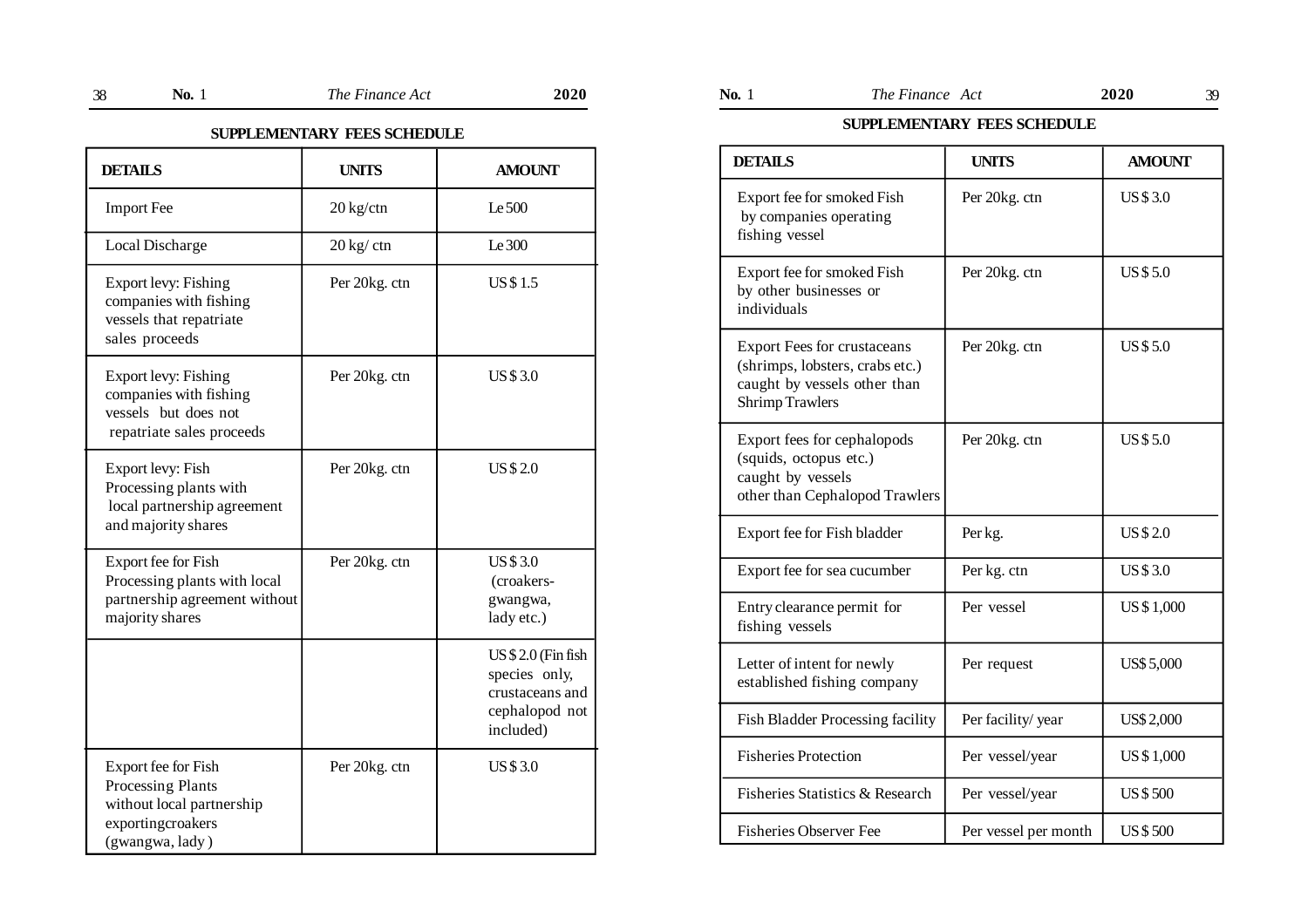# **2. NATIONAL CIVIL REGISTRATION SECRETARIAT**

| Category                                       | <b>Service</b>            | Subscription/<br><b>Charge</b> | Fee (Le)   |
|------------------------------------------------|---------------------------|--------------------------------|------------|
| <b>Electronic Know</b><br><b>Your Customer</b> | <b>Bank</b>               | Monthly                        | 25,000,000 |
| Service (eKYC)                                 | Micro Finance             | Monthly                        | 5,000,000  |
|                                                | Credit Reference          | Per Individual<br>Transaction  | 10,000     |
|                                                | Passport                  | Per Individual<br>Transaction  | 25,000     |
|                                                | Driver License            | Per Individual<br>Transaction  | 15,000     |
|                                                | NRA/Tax                   | Monthly                        | 20,000,000 |
|                                                | <b>NaSSIT</b>             | Monthly                        | 20,000,000 |
|                                                | Council (Property<br>etc) | Per Individual<br>Transaction  | 5,000      |
|                                                | Min Lands<br>(Land Reg)   | Per Individual<br>Transaction  | 25,000     |
|                                                | <b>WAEC</b>               | Per Individual<br>Transaction  | 5,000      |
|                                                | University                | Per Individual<br>Transaction  | 10,000     |
|                                                | Mobile Company            | Monthly                        | 25,000,000 |
|                                                | <b>Third Party</b>        | By Negotiation                 |            |

| $\sim$<br>. | NO. | $\alpha$ 12. $\alpha$ $\alpha$<br>1 ne<br>una<br>A | 202 | NO. | ---<br>'ne<br>$\Delta$<br>чиатс<br>٦C | - 7 |  |
|-------------|-----|----------------------------------------------------|-----|-----|---------------------------------------|-----|--|
|-------------|-----|----------------------------------------------------|-----|-----|---------------------------------------|-----|--|

| Category       | <b>Service</b>                             | Subscription/<br><b>Charge</b> | Fee (Le) |
|----------------|--------------------------------------------|--------------------------------|----------|
| <b>ID</b> Card | <b>National National</b><br><b>ID</b> Card | Per Card                       | 50,000   |
|                | <b>ECOWAS ID Card</b>                      | Per Card                       | 100,000  |
|                | Cooperate ID Card                          | Per Card                       | 50,000   |
| Certificate    | Delayed & Late<br>Certificate              | Per Certificate                | 30,000   |
|                | Certificed True Copy                       | Per Certificate                | 50,000   |
|                | Marriage Certificate                       | Per Certificate                | 100,000  |
|                | <b>Adoption Certificate</b>                | Per Certificate                | 50,000   |
|                | Divorce Certificate                        | Per Certificate                | 50,000   |

# **3. MINISTRY OF TOURISM AND CULTURE**

# **RECOMMENDED LICENSE FEES-2020**

| <b>PROPRIETORS</b><br><b>FEES</b> | <b>MANAGER'S</b><br><b>FEES</b> | <b>TOTAL FEES</b> |
|-----------------------------------|---------------------------------|-------------------|
| 1,496,000.00                      | 504,000.00                      | 2,000,000.00      |
| 1,122,000.00                      | 378,000.00                      | 1,500,000.00      |
| 748,000.00                        | 252,000.00                      | 1,000,000.00      |
| 673,200.00                        | 226,000.00                      | 899,200.00        |
| 347,000.00                        | 126,000.00                      | 473,000.00        |